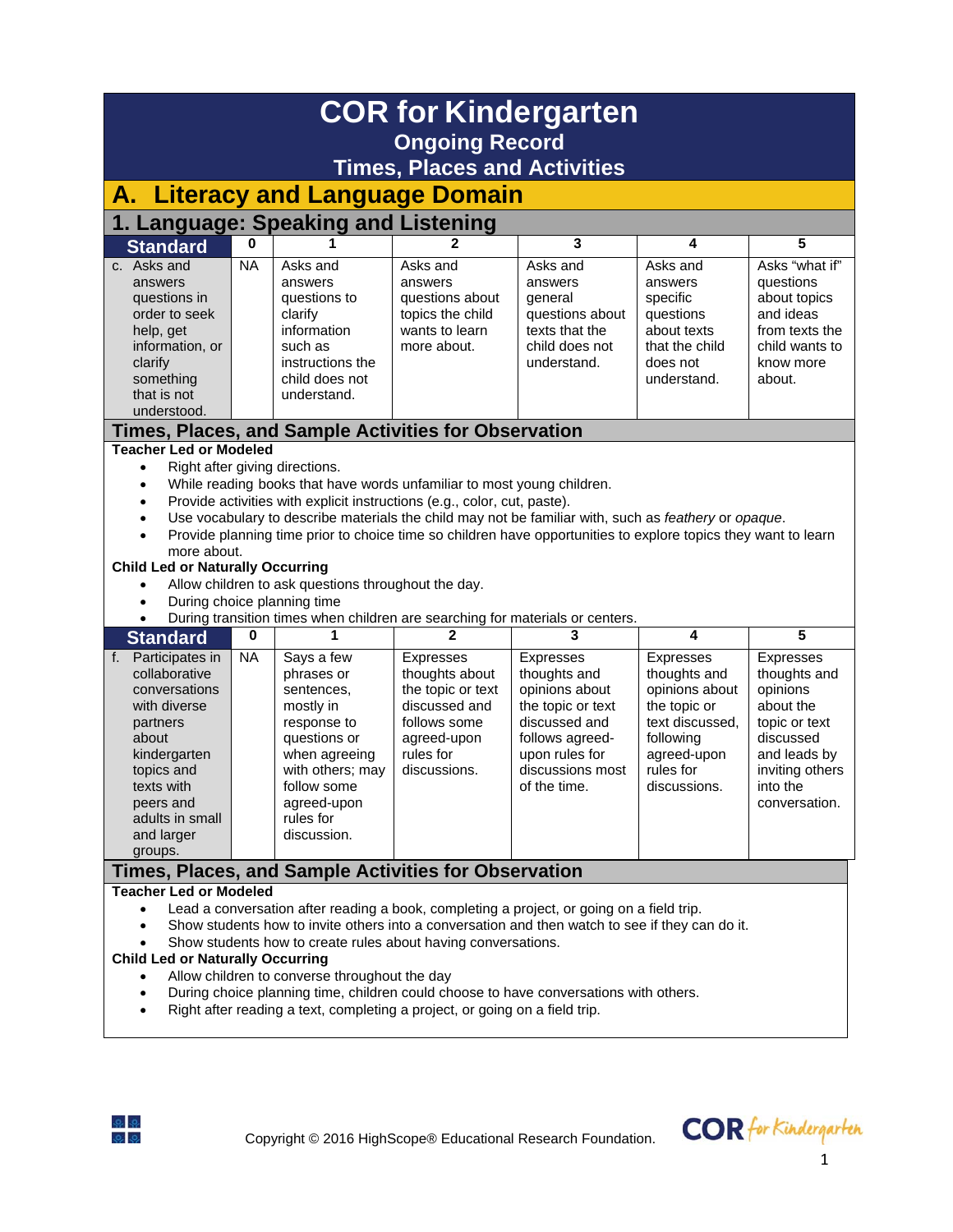| 2. Foundational Skills: Letter Identification                                                                                                                                                                                                                                                                                                                                                                                                                                                                                                                                                                                                                                                                                                                                                                                                                                                                                                                                                                                                                                                                                                       |           |                                                                                           |                                                                                     |                                                                                                                                                          |                                                                                                                        |   |                                                                                                                                                   |  |  |  |
|-----------------------------------------------------------------------------------------------------------------------------------------------------------------------------------------------------------------------------------------------------------------------------------------------------------------------------------------------------------------------------------------------------------------------------------------------------------------------------------------------------------------------------------------------------------------------------------------------------------------------------------------------------------------------------------------------------------------------------------------------------------------------------------------------------------------------------------------------------------------------------------------------------------------------------------------------------------------------------------------------------------------------------------------------------------------------------------------------------------------------------------------------------|-----------|-------------------------------------------------------------------------------------------|-------------------------------------------------------------------------------------|----------------------------------------------------------------------------------------------------------------------------------------------------------|------------------------------------------------------------------------------------------------------------------------|---|---------------------------------------------------------------------------------------------------------------------------------------------------|--|--|--|
| <b>Standard</b>                                                                                                                                                                                                                                                                                                                                                                                                                                                                                                                                                                                                                                                                                                                                                                                                                                                                                                                                                                                                                                                                                                                                     | 0         |                                                                                           | $\mathbf{2}$                                                                        | 3                                                                                                                                                        |                                                                                                                        | 4 | 5                                                                                                                                                 |  |  |  |
| d. Recognizes<br>and names<br>all<br>uppercase<br>and<br>lowercase<br>letters of the<br>alphabet<br>(fluently<br>means<br>quickly and<br>without<br>errors).                                                                                                                                                                                                                                                                                                                                                                                                                                                                                                                                                                                                                                                                                                                                                                                                                                                                                                                                                                                        | <b>NA</b> | Names at least<br>20 letters of the<br>alphabet,<br>whether<br>uppercase or<br>lowercase. | Names all<br>letters of the<br>alphabet,<br>whether<br>uppercase or<br>lowercase.   | Names all<br>letters of the<br>alphabet,<br>whether<br>uppercase or<br>lowercase, and<br>names either all<br>upper- or<br>lowercase<br>letters fluently. | Names all<br>letters of the<br>alphabet,<br>both<br>uppercase<br>and<br>lowercase,<br>fluently.                        |   | Writes all<br>letters of the<br>alphabet, both<br>uppercase and<br>lowercase.                                                                     |  |  |  |
|                                                                                                                                                                                                                                                                                                                                                                                                                                                                                                                                                                                                                                                                                                                                                                                                                                                                                                                                                                                                                                                                                                                                                     |           |                                                                                           |                                                                                     | Times, Places, and Sample Activities for Observation (not easily accomplished                                                                            |                                                                                                                        |   |                                                                                                                                                   |  |  |  |
| through observation only)                                                                                                                                                                                                                                                                                                                                                                                                                                                                                                                                                                                                                                                                                                                                                                                                                                                                                                                                                                                                                                                                                                                           |           |                                                                                           |                                                                                     |                                                                                                                                                          |                                                                                                                        |   |                                                                                                                                                   |  |  |  |
|                                                                                                                                                                                                                                                                                                                                                                                                                                                                                                                                                                                                                                                                                                                                                                                                                                                                                                                                                                                                                                                                                                                                                     |           |                                                                                           |                                                                                     |                                                                                                                                                          |                                                                                                                        |   |                                                                                                                                                   |  |  |  |
| Materials needed: cards with ALL uppercase and lowercase letters.<br>Procedure:<br>Show child all of the uppercase letters, one at a time, in random order. Say: Name the letters as I show<br>$\circ$<br>them. Give three seconds to name the letter and move on.<br>Show child all of the lowercase letters, one at a time, in random order. Say: Name the letters as I show<br>$\circ$<br><b>them.</b> Give three seconds to name the letter and move on.<br>Correct response: Use checklist to score.<br>Remove all materials from assessment area.                                                                                                                                                                                                                                                                                                                                                                                                                                                                                                                                                                                             |           |                                                                                           |                                                                                     |                                                                                                                                                          |                                                                                                                        |   |                                                                                                                                                   |  |  |  |
|                                                                                                                                                                                                                                                                                                                                                                                                                                                                                                                                                                                                                                                                                                                                                                                                                                                                                                                                                                                                                                                                                                                                                     |           |                                                                                           |                                                                                     | 3. Foundational Skills: Phonological Awareness                                                                                                           |                                                                                                                        |   |                                                                                                                                                   |  |  |  |
| <b>Standard</b>                                                                                                                                                                                                                                                                                                                                                                                                                                                                                                                                                                                                                                                                                                                                                                                                                                                                                                                                                                                                                                                                                                                                     | 0         | 1                                                                                         | 2                                                                                   | 3                                                                                                                                                        | 4                                                                                                                      |   | 5                                                                                                                                                 |  |  |  |
| a. Isolates and<br>pronounces the<br>initial, medial<br>vowel, and final<br>sounds in three-<br>phoneme (CVC)<br>words.                                                                                                                                                                                                                                                                                                                                                                                                                                                                                                                                                                                                                                                                                                                                                                                                                                                                                                                                                                                                                             | <b>NA</b> | Knows the<br>ending<br>sound of<br>most<br>spoken<br>three-<br>letter<br>(CVC)<br>words.  | Knows the<br>medial vowel<br>sound in one<br>spoken three-<br>letter (CVC)<br>word. | Knows the<br>medial vowel<br>sounds in most<br>spoken three-<br>letter (CVC)<br>words.                                                                   | Isolates and<br>pronounces<br>beginning,<br>medial, and<br>ending letter<br>sounds in three-<br>letter (CVC)<br>words. |   | Isolates and<br>pronounces letter<br>sounds in words<br>that have more<br>than three letters,<br>including words<br>with blends and<br>diagraphs. |  |  |  |
|                                                                                                                                                                                                                                                                                                                                                                                                                                                                                                                                                                                                                                                                                                                                                                                                                                                                                                                                                                                                                                                                                                                                                     |           |                                                                                           |                                                                                     |                                                                                                                                                          |                                                                                                                        |   |                                                                                                                                                   |  |  |  |
| <b>Times, Places, and Sample Activities for Observation</b><br><b>Teacher Led or Modeled</b><br>During large group and small group time and at centers when singing, reading poems, playing rhyming<br>$\bullet$<br>games, playing alliteration games.<br>When using Elkonin boxes to help students isolate the sounds of the words they hear or want to write.<br>Engage students in reading nursery rhymes that contain rhymes and alliteration.<br>$\bullet$<br>Have students draw a picture and write the sounds they hear in the name of the picture.<br>$\bullet$<br>Have students play beginning/end sound matching games.<br>$\bullet$<br>Have children transition or get ready for lunch, recess, or home via a rhyming or alliteration game.<br>$\bullet$<br>Supply the library with books that are alliterative or have tongue twisters.<br><b>Child Led or Naturally Occurring</b><br>During writing time, when children are sounding out words that they want to write.<br>$\bullet$<br>During recess or outdoor time, when children may chant or play jump rope games.<br>$\bullet$<br>When children create their own alphabet books. |           |                                                                                           |                                                                                     |                                                                                                                                                          |                                                                                                                        |   |                                                                                                                                                   |  |  |  |

• When children create their own alphabet books.



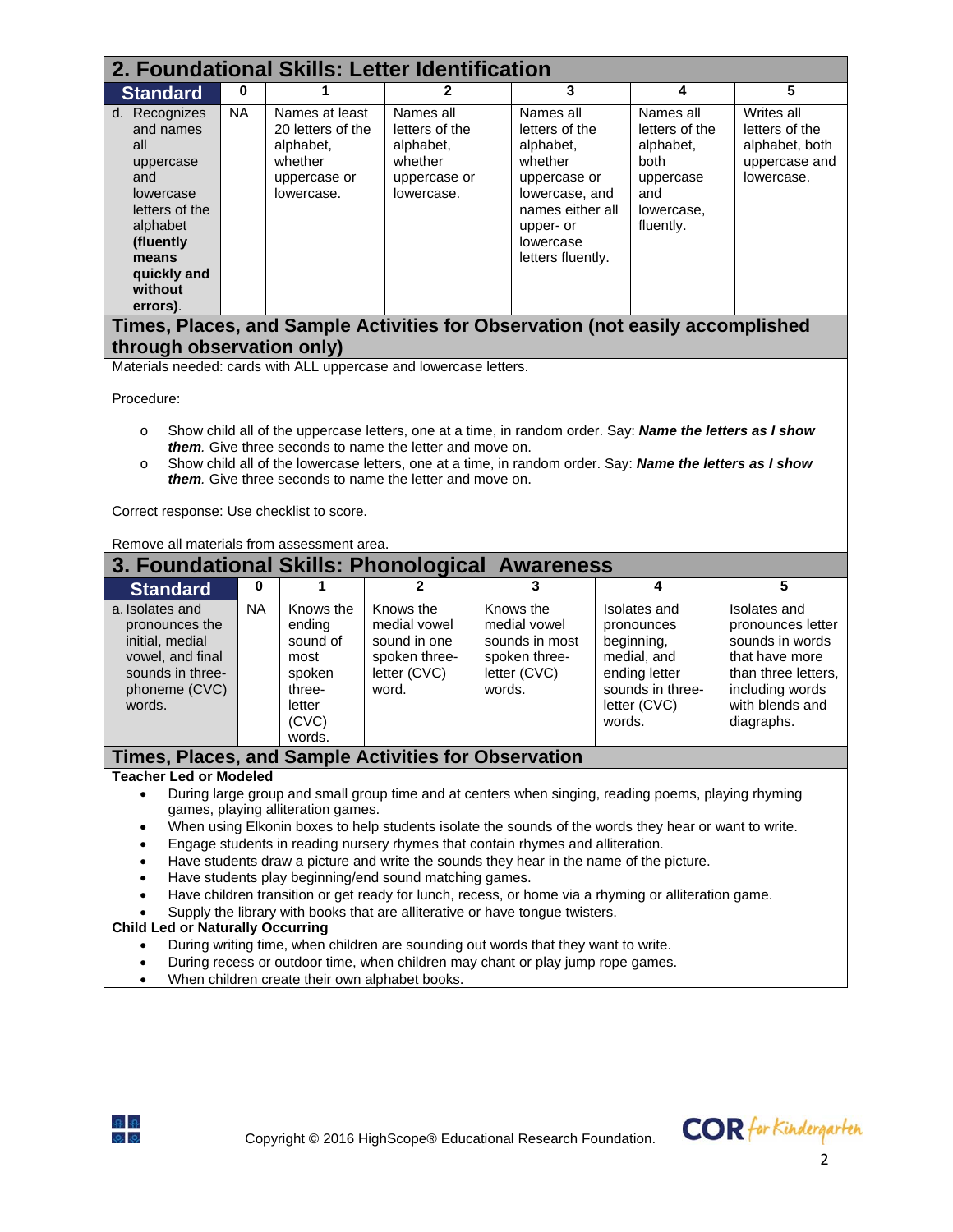| 4. Foundational Skills: Phonics, Word Recognition, and Fluency                                                                                                                                                                                                                                                                                                                                                                                                                                                                                                                                                                                                                                                                                                                                                                                                                                                                                                                                                                                                                                                                                                 |             |                                                                |                                                                    |                                                                         |                                                                         |                                                                                                                                                 |  |  |
|----------------------------------------------------------------------------------------------------------------------------------------------------------------------------------------------------------------------------------------------------------------------------------------------------------------------------------------------------------------------------------------------------------------------------------------------------------------------------------------------------------------------------------------------------------------------------------------------------------------------------------------------------------------------------------------------------------------------------------------------------------------------------------------------------------------------------------------------------------------------------------------------------------------------------------------------------------------------------------------------------------------------------------------------------------------------------------------------------------------------------------------------------------------|-------------|----------------------------------------------------------------|--------------------------------------------------------------------|-------------------------------------------------------------------------|-------------------------------------------------------------------------|-------------------------------------------------------------------------------------------------------------------------------------------------|--|--|
| <b>Standard</b>                                                                                                                                                                                                                                                                                                                                                                                                                                                                                                                                                                                                                                                                                                                                                                                                                                                                                                                                                                                                                                                                                                                                                | $\mathbf 0$ |                                                                | 2                                                                  | 3                                                                       |                                                                         | 5                                                                                                                                               |  |  |
| a. Demonstrates basic<br>knowledge of one-to-<br>one letter-sound<br>correspondences by<br>producing the primary<br>or many of the most<br>frequent sound for<br>each consonant (i.e.<br>the letters c, d, g, q, s,<br>x, and y have more<br>than one consonant<br>sound).                                                                                                                                                                                                                                                                                                                                                                                                                                                                                                                                                                                                                                                                                                                                                                                                                                                                                     | <b>NA</b>   | Knows at<br>least 8<br>sounds for<br>any of the<br>consonants. | Knows at least<br>10 sounds for<br>any of the<br>consonants.       | Knows at least<br>15 sounds for<br>any of the<br>consonants.            | Knows at<br>least 21<br>sounds for<br>any of the<br>consonants.         | Knows all the<br>sounds for<br>each<br>consonant.<br>including<br>these letters<br>that have two<br>to three<br>sounds: c, d,<br>g, q, s, x, y. |  |  |
|                                                                                                                                                                                                                                                                                                                                                                                                                                                                                                                                                                                                                                                                                                                                                                                                                                                                                                                                                                                                                                                                                                                                                                |             |                                                                |                                                                    |                                                                         |                                                                         |                                                                                                                                                 |  |  |
| Times, Places, and Sample Activities for Observation<br><b>Teacher Led or Modeled</b><br>During large group and small group time and at centers when singing, reading poems, playing rhyming<br>$\bullet$<br>games, playing alliteration games.<br>When using Elkonin boxes to help students isolate the sounds of the words they hear or want to write.<br>$\bullet$<br>Engage students in reading nursery rhymes that contain rhymes and alliteration.<br>$\bullet$<br>Have students draw a picture and write the sounds they hear in the name of the picture.<br>$\bullet$<br>Have students play beginning/end sound matching games.<br>$\bullet$<br>Have children transition or get ready for lunch, recess, or home via a rhyming or alliteration game.<br>$\bullet$<br>Supply the library with books that are alliterative or have tongue twisters.<br><b>Child Led or Naturally Occurring</b><br>During writing time, when children are sounding out words that they want to write.<br>$\bullet$<br>During recess or outdoor time, when children may chant or play jump rope games.<br>٠<br>When children create their own alphabet books.<br>$\bullet$ |             |                                                                |                                                                    |                                                                         |                                                                         |                                                                                                                                                 |  |  |
| <b>Standard</b>                                                                                                                                                                                                                                                                                                                                                                                                                                                                                                                                                                                                                                                                                                                                                                                                                                                                                                                                                                                                                                                                                                                                                | $\bf{0}$    | 1                                                              | $\mathbf{2}$                                                       | 3                                                                       | 4                                                                       | 5                                                                                                                                               |  |  |
| c. Reads common<br>high-frequency<br>words by sight.                                                                                                                                                                                                                                                                                                                                                                                                                                                                                                                                                                                                                                                                                                                                                                                                                                                                                                                                                                                                                                                                                                           | <b>NA</b>   | Reads at<br>least 5<br>words,<br>including<br>own name.        | Reads at least 8<br>high-frequency<br>kindergarten<br>level words. | Reads at least<br>15 high-<br>frequency<br>kindergarten<br>level words. | Reads at least<br>25 high-<br>frequency<br>kindergarten<br>level words. | Reads 30 or<br>more high-<br>frequency<br>kindergarten<br>level words.                                                                          |  |  |
|                                                                                                                                                                                                                                                                                                                                                                                                                                                                                                                                                                                                                                                                                                                                                                                                                                                                                                                                                                                                                                                                                                                                                                |             |                                                                |                                                                    |                                                                         |                                                                         |                                                                                                                                                 |  |  |
| Times, Places, and Sample Activities for Observation<br><b>Teacher Led or Modeled</b><br>During small group reading time.<br>While conducting guided reading lessons.<br>$\bullet$<br>Have students read the stories they write aloud.<br>٠<br>Have students read the interactive writing produced by the class.<br>٠<br>Have students go on "word hunts" and read the words they know.<br>$\bullet$<br>Read the words on the word wall.<br>When showing students how to use environmental print as a resource for writing.<br><b>Child Led or Naturally Occurring</b>                                                                                                                                                                                                                                                                                                                                                                                                                                                                                                                                                                                         |             |                                                                |                                                                    |                                                                         |                                                                         |                                                                                                                                                 |  |  |

While on field trips or bus trips where reading environmental print is possible: stop, McDonalds, zoo.

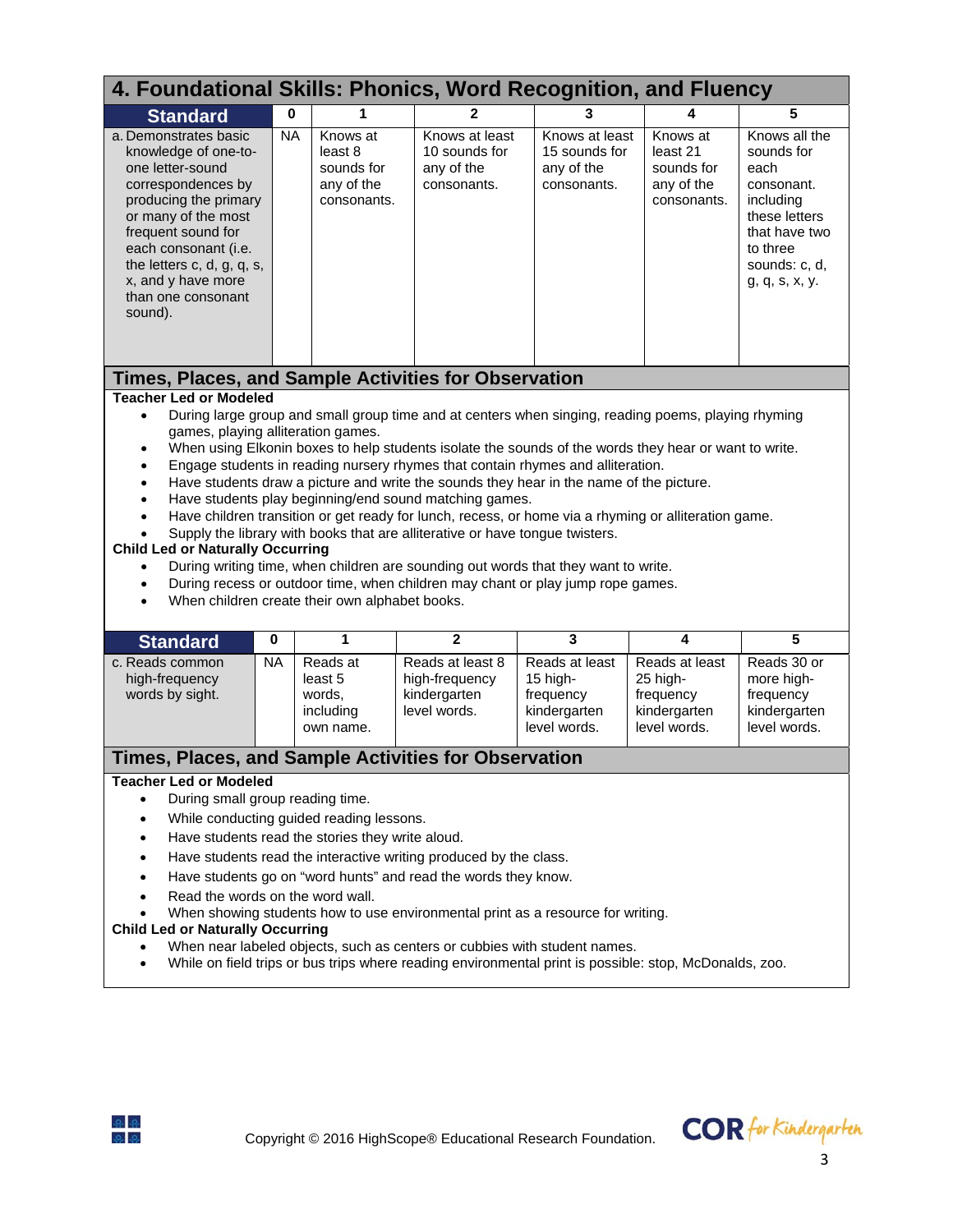|    | 5. Reading Literature and Informational Texts: Key Ideas and Details                                                                                                                                                                                                                                                                                                                                                                                                                                                                                                                                                                                                                                                                                                                                                                                                                                                                              |           |                                                                                                                                                                                                                   |                                                                                                                                                                                                                                              |                                                                                                                                                                      |                                                                                                                                                                                             |                                                                                                                                                                                                                                                |  |  |  |
|----|---------------------------------------------------------------------------------------------------------------------------------------------------------------------------------------------------------------------------------------------------------------------------------------------------------------------------------------------------------------------------------------------------------------------------------------------------------------------------------------------------------------------------------------------------------------------------------------------------------------------------------------------------------------------------------------------------------------------------------------------------------------------------------------------------------------------------------------------------------------------------------------------------------------------------------------------------|-----------|-------------------------------------------------------------------------------------------------------------------------------------------------------------------------------------------------------------------|----------------------------------------------------------------------------------------------------------------------------------------------------------------------------------------------------------------------------------------------|----------------------------------------------------------------------------------------------------------------------------------------------------------------------|---------------------------------------------------------------------------------------------------------------------------------------------------------------------------------------------|------------------------------------------------------------------------------------------------------------------------------------------------------------------------------------------------------------------------------------------------|--|--|--|
|    | <b>Standard</b>                                                                                                                                                                                                                                                                                                                                                                                                                                                                                                                                                                                                                                                                                                                                                                                                                                                                                                                                   | 0         |                                                                                                                                                                                                                   | 2                                                                                                                                                                                                                                            | 3                                                                                                                                                                    |                                                                                                                                                                                             | 5                                                                                                                                                                                                                                              |  |  |  |
| b. | Retells familiar<br>stories, including<br>key details.                                                                                                                                                                                                                                                                                                                                                                                                                                                                                                                                                                                                                                                                                                                                                                                                                                                                                            | <b>NA</b> | Retells a<br>story that<br>includes who<br>is in the<br>story and<br>where it<br>happened<br>and tells<br>more than<br>two events<br>that<br>happened.                                                            | Retells a story<br>that includes<br>details such as<br>characters and<br>settings, and<br>tells more than<br>3 events in<br>chronological<br>order.                                                                                          | Retells a<br>story from<br>beginning to<br>end that<br>focuses on<br>key details<br>such as<br>characters.<br>settings, and<br>events in<br>chronologica<br>I order. | Retells a story<br>from beginning<br>to end that<br>focuses on key<br>details such as<br>major<br>characters,<br>central settings,<br>and important<br>events in<br>chronological<br>order. | Retells a story<br>from beginning<br>to end that<br>includes key<br>details such as<br>major<br>characters,<br>central settings,<br>and important<br>events in<br>chronological<br>order, and<br>states a lesson<br>learned from the<br>story. |  |  |  |
|    | Times, Places, and Sample Activities for Observation                                                                                                                                                                                                                                                                                                                                                                                                                                                                                                                                                                                                                                                                                                                                                                                                                                                                                              |           |                                                                                                                                                                                                                   |                                                                                                                                                                                                                                              |                                                                                                                                                                      |                                                                                                                                                                                             |                                                                                                                                                                                                                                                |  |  |  |
|    | <b>Teacher Led or Modeled</b><br>During large group or small group reading times.<br>$\bullet$<br>During choice reading time, ask individual students to retell the story they are reading or just read.<br>$\bullet$<br>After a read aloud, ask one child to retell the story.<br>$\bullet$<br>After guided reading, ask one child to retell the story.<br>$\bullet$<br>Set up a time of day, each day, for retelling time and have two or so children retell a story they just read.<br>$\bullet$<br>After choice reading time, have a child retell a story to the entire class and then give it a thumbs up or down<br>$\bullet$<br>as a future reading choice for the other students.<br>Have children pair-share, retelling a story to a partner; listen in.<br><b>Child Led or Naturally Occurring</b><br>Listen in as children retell stories to other children on their own; may occur just after a child finishes reading<br>a new book. |           |                                                                                                                                                                                                                   |                                                                                                                                                                                                                                              |                                                                                                                                                                      |                                                                                                                                                                                             |                                                                                                                                                                                                                                                |  |  |  |
|    | <b>Standard</b>                                                                                                                                                                                                                                                                                                                                                                                                                                                                                                                                                                                                                                                                                                                                                                                                                                                                                                                                   | $\bf{0}$  | 1                                                                                                                                                                                                                 | $\overline{2}$                                                                                                                                                                                                                               | 3                                                                                                                                                                    | 4                                                                                                                                                                                           | 5                                                                                                                                                                                                                                              |  |  |  |
| d. | Identifies the<br>main topic and<br>retells key details<br>of an<br>informational text.                                                                                                                                                                                                                                                                                                                                                                                                                                                                                                                                                                                                                                                                                                                                                                                                                                                           | <b>NA</b> | Tells what<br>the<br>informational<br>text is about<br>using<br>specific<br>terms, and<br>tells at least<br>one detail<br>from the<br>text, such as<br>it is about<br>frogs and it<br>has a picture<br>of a frog. | Tells what the<br>informational<br>text about<br>using content-<br>specific terms,<br>and tells at<br>least one<br>related key<br>detail, such as<br>it is about<br>American frogs<br>and it shows<br>that they eat<br>insects and<br>worms. | Identifies the<br>main topic<br>and tells a<br>few key<br>details<br>related to<br>the<br>informational<br>text.                                                     | Identifies the<br>main topic and<br>tells most of the<br>keys details<br>related the<br>informational<br>text.                                                                              | Identifies the<br>main topic and<br>tells the key<br>details about<br>the<br>informational<br>text in the form<br>of a summary.                                                                                                                |  |  |  |
|    |                                                                                                                                                                                                                                                                                                                                                                                                                                                                                                                                                                                                                                                                                                                                                                                                                                                                                                                                                   |           |                                                                                                                                                                                                                   |                                                                                                                                                                                                                                              |                                                                                                                                                                      |                                                                                                                                                                                             |                                                                                                                                                                                                                                                |  |  |  |
|    | Times, Places, and Sample Activities for Observation<br><b>Teacher Led or Modeled</b><br>During large group or small group reading times,<br>$\bullet$<br>During choice reading time, ask individual students to summarize informational texts,<br>٠<br>After a read aloud, ask one child to restate the text or tell what was most important about the text,<br>٠<br>After guided reading, ask one child to restate the informational text,<br>Set up a time of day, each day, for students to tell you about informational text,<br>After choice reading time, have a child tell about an informational text to the entire class and then give it a<br>thumbs up or down as a future reading choice for the other students,<br>Have children pair-share, summarizing an informational text; listen in,<br><b>Child Led or Naturally Occurring</b>                                                                                               |           |                                                                                                                                                                                                                   |                                                                                                                                                                                                                                              |                                                                                                                                                                      |                                                                                                                                                                                             |                                                                                                                                                                                                                                                |  |  |  |

 Listen in as children summarize informational texts to other children on their own; may occur just after a child finishes reading a new book.

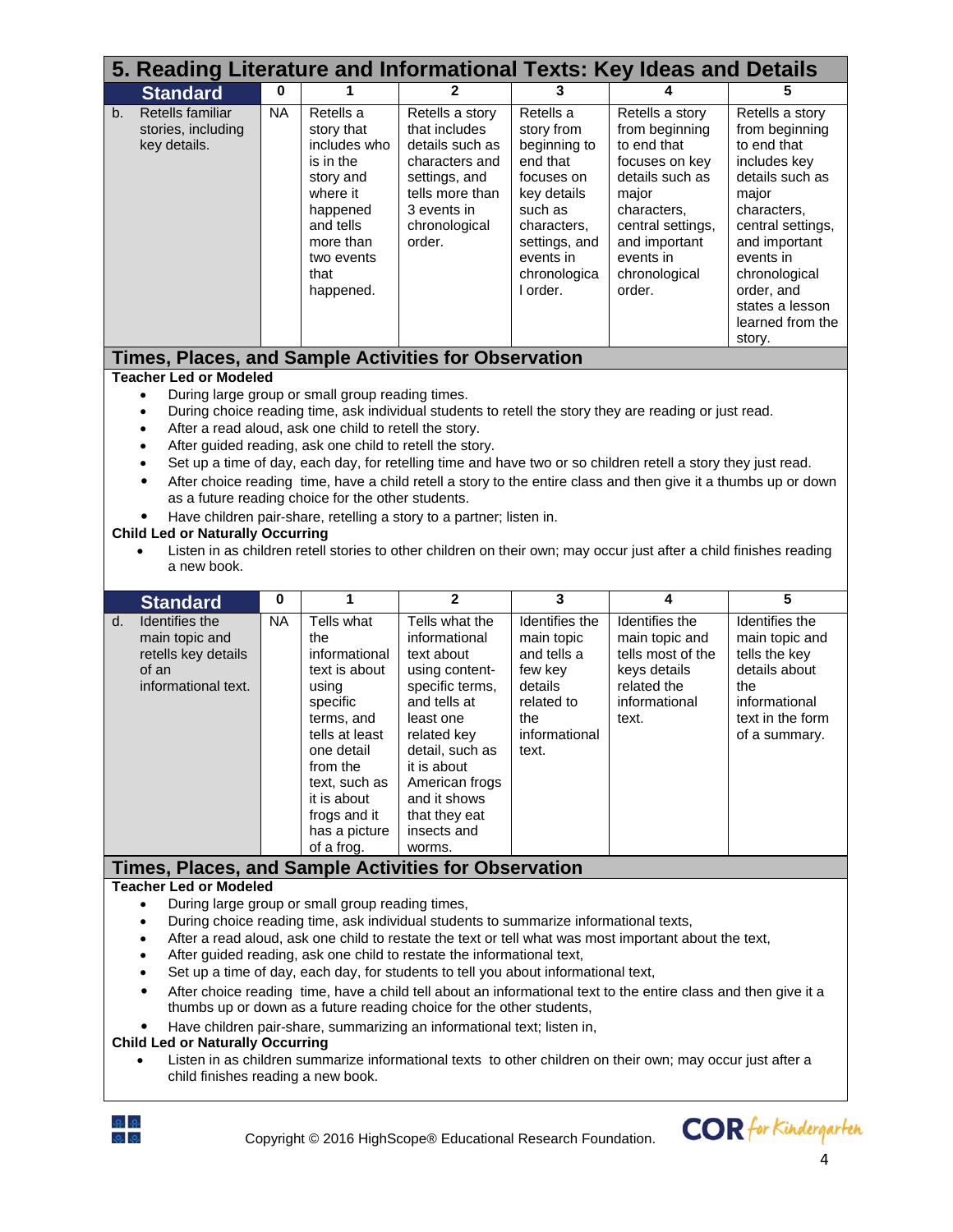# **Reading Literature and Informational Texts: Integration of Knowledge and Ideas**

| anu lueas                                                                                                                                                                                                                                                                                                                                                                                                                                                                                                                                                                                                                                                                                                                                                                                                                                                                                                 |                                                                               |                                                                                                                                           |                                                                                                                                                                                                         |                                                                                                                                                                                      |                                                                                                                                                                                                                                                                    |                                                                                                                                                                                                                                                                                  |  |  |
|-----------------------------------------------------------------------------------------------------------------------------------------------------------------------------------------------------------------------------------------------------------------------------------------------------------------------------------------------------------------------------------------------------------------------------------------------------------------------------------------------------------------------------------------------------------------------------------------------------------------------------------------------------------------------------------------------------------------------------------------------------------------------------------------------------------------------------------------------------------------------------------------------------------|-------------------------------------------------------------------------------|-------------------------------------------------------------------------------------------------------------------------------------------|---------------------------------------------------------------------------------------------------------------------------------------------------------------------------------------------------------|--------------------------------------------------------------------------------------------------------------------------------------------------------------------------------------|--------------------------------------------------------------------------------------------------------------------------------------------------------------------------------------------------------------------------------------------------------------------|----------------------------------------------------------------------------------------------------------------------------------------------------------------------------------------------------------------------------------------------------------------------------------|--|--|
| <b>Standard</b>                                                                                                                                                                                                                                                                                                                                                                                                                                                                                                                                                                                                                                                                                                                                                                                                                                                                                           | 0                                                                             | 1                                                                                                                                         | $\mathbf{2}$                                                                                                                                                                                            | 3                                                                                                                                                                                    | 4                                                                                                                                                                                                                                                                  | 5                                                                                                                                                                                                                                                                                |  |  |
| b. Compares and<br>contrasts the<br>adventures and<br>experiences of<br>characters in<br>familiar stories.                                                                                                                                                                                                                                                                                                                                                                                                                                                                                                                                                                                                                                                                                                                                                                                                | <b>NA</b>                                                                     | Identifies a main<br>character from<br>two different<br>familiar stories<br>and tells at least<br>two events that<br>happened to<br>each. | Tells how two<br>main<br>characters<br>from two<br>different<br>familiar stories<br>have the<br>same<br>adventures or<br>experiences.                                                                   | Tells how two<br>main<br>characters<br>from two<br>different<br>familiar stories<br>have different<br>kinds of<br>adventures or<br>experiences.                                      | Compares and<br>contrasts the<br>adventures and<br>experiences of<br>two main<br>characters in<br>two different<br>familiar books.                                                                                                                                 | Compares and<br>contrasts the<br>adventures and<br>experiences of<br>many<br>characters in<br>many different<br>familiar stories.                                                                                                                                                |  |  |
| Times, Places, and Sample Activities for Observation                                                                                                                                                                                                                                                                                                                                                                                                                                                                                                                                                                                                                                                                                                                                                                                                                                                      |                                                                               |                                                                                                                                           |                                                                                                                                                                                                         |                                                                                                                                                                                      |                                                                                                                                                                                                                                                                    |                                                                                                                                                                                                                                                                                  |  |  |
| <b>Teacher Led or Modeled</b><br>During large group or small group reading times.<br>$\bullet$<br>During choice reading time, ask individual students to you tell how characters are different or the same from<br>$\bullet$<br>two stories they have read.<br>After a read aloud, ask if the character reminds them of characters from other books they have read or<br>$\bullet$<br>heard.<br>After guided reading, ask if the character reminds them of characters from other books they have read or<br>$\bullet$<br>heard.<br>Have children pair-share, telling how two characters are the same or are different.<br>٠<br><b>Child Led or Naturally Occurring</b><br>Listen in as children talk about stories to other children on their own; may occur just after a child finishes<br>$\bullet$<br>reading a book that has characters that are similar to characters in other books they have read. |                                                                               |                                                                                                                                           |                                                                                                                                                                                                         |                                                                                                                                                                                      |                                                                                                                                                                                                                                                                    |                                                                                                                                                                                                                                                                                  |  |  |
| 8. Writing: Narrative                                                                                                                                                                                                                                                                                                                                                                                                                                                                                                                                                                                                                                                                                                                                                                                                                                                                                     |                                                                               |                                                                                                                                           |                                                                                                                                                                                                         |                                                                                                                                                                                      |                                                                                                                                                                                                                                                                    |                                                                                                                                                                                                                                                                                  |  |  |
| <b>Standard</b>                                                                                                                                                                                                                                                                                                                                                                                                                                                                                                                                                                                                                                                                                                                                                                                                                                                                                           | 0                                                                             | 1                                                                                                                                         | $\overline{2}$                                                                                                                                                                                          | 3                                                                                                                                                                                    | 4                                                                                                                                                                                                                                                                  | 5                                                                                                                                                                                                                                                                                |  |  |
| c. Writes about a<br>single event or<br>several loosely<br>linked events,<br>tells about the<br>events in the<br>order in which<br>they occurred,<br>and provides a<br>reaction to<br>what<br>happened.                                                                                                                                                                                                                                                                                                                                                                                                                                                                                                                                                                                                                                                                                                   | <b>NA</b>                                                                     | Includes<br>many known<br>words or a<br>few simple<br>phrases<br>(using<br>conventional<br>and/or<br>invented<br>spelling).               | Writes about<br>several loosely<br>linked events<br>somewhat in<br>the order they<br>occurred that<br>provides little<br>or no detail<br>and<br>demonstrates<br>a lack of<br>command of<br>conventions. | Writes about<br>a single event<br>that is mostly<br>in the order<br>the events<br>occurred,<br>provides<br>some detail,<br>and<br>demonstrates<br>some<br>command of<br>conventions. | Writes about a<br>single event that<br>is in the order in<br>which the events<br>occurred,<br>provides<br>adequate visual<br>detail, ends with<br>a reaction to<br>what happened,<br>and<br>demonstrates<br>adequate<br>command of<br>kindergarten<br>conventions. | Writes about a<br>single event that<br>is in the order in<br>which the events<br>occurred,<br>provides clarity<br>through use of<br>visual detail.<br>ends with a<br>reaction to what<br>happened, and<br>demonstrates<br>thorough<br>command of<br>kindergarten<br>conventions. |  |  |
|                                                                                                                                                                                                                                                                                                                                                                                                                                                                                                                                                                                                                                                                                                                                                                                                                                                                                                           | Times, Places, and Sample Activities for Observation (keep writing samples or |                                                                                                                                           |                                                                                                                                                                                                         |                                                                                                                                                                                      |                                                                                                                                                                                                                                                                    |                                                                                                                                                                                                                                                                                  |  |  |
| copies of samples)<br><b>Teacher Led or Modeled</b><br>Daily writing time using prompts                                                                                                                                                                                                                                                                                                                                                                                                                                                                                                                                                                                                                                                                                                                                                                                                                   |                                                                               |                                                                                                                                           |                                                                                                                                                                                                         |                                                                                                                                                                                      |                                                                                                                                                                                                                                                                    |                                                                                                                                                                                                                                                                                  |  |  |
|                                                                                                                                                                                                                                                                                                                                                                                                                                                                                                                                                                                                                                                                                                                                                                                                                                                                                                           |                                                                               |                                                                                                                                           |                                                                                                                                                                                                         |                                                                                                                                                                                      |                                                                                                                                                                                                                                                                    |                                                                                                                                                                                                                                                                                  |  |  |

- Journaling
- Writing to learn, such as question of the day
- Blogging (field trips, science, social studies)
- Signing in and out at beginning and end of day

### **Child Led or Naturally Occurring**

• Writing center time



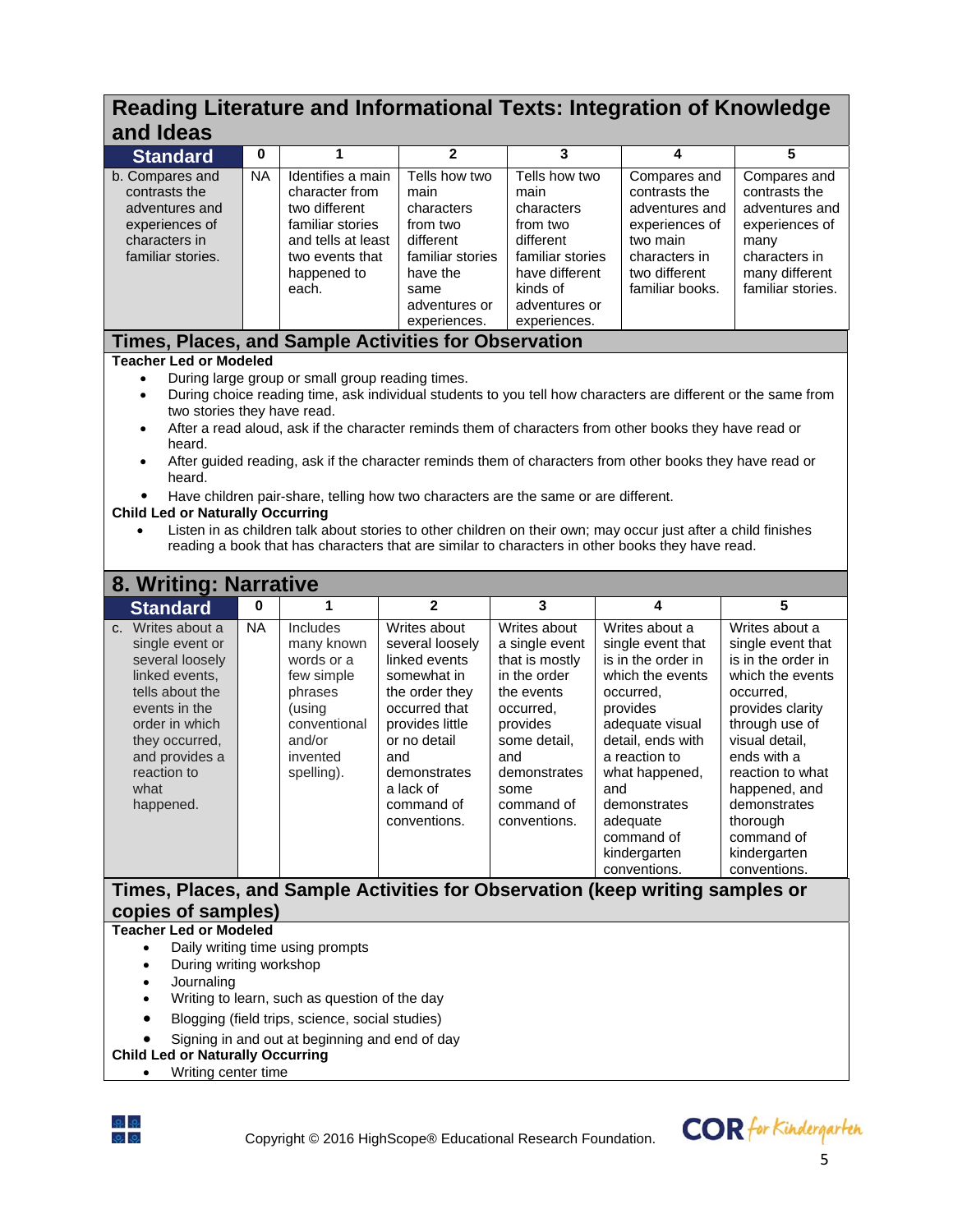| <b>B. Mathematics</b>                                                                                                                                                                                                                                                                                                                                                                                                                                                                                                                                                                                                                                                                                                                                                                                                                                                             |                                                                                                                                                                                                                                                                                                                                                                                                                                                                                                                                                                                                                                                                    |                                                                                           |                                                                                           |                                                                                     |                                                                                     |                                                                               |  |  |  |  |
|-----------------------------------------------------------------------------------------------------------------------------------------------------------------------------------------------------------------------------------------------------------------------------------------------------------------------------------------------------------------------------------------------------------------------------------------------------------------------------------------------------------------------------------------------------------------------------------------------------------------------------------------------------------------------------------------------------------------------------------------------------------------------------------------------------------------------------------------------------------------------------------|--------------------------------------------------------------------------------------------------------------------------------------------------------------------------------------------------------------------------------------------------------------------------------------------------------------------------------------------------------------------------------------------------------------------------------------------------------------------------------------------------------------------------------------------------------------------------------------------------------------------------------------------------------------------|-------------------------------------------------------------------------------------------|-------------------------------------------------------------------------------------------|-------------------------------------------------------------------------------------|-------------------------------------------------------------------------------------|-------------------------------------------------------------------------------|--|--|--|--|
| <b>1. Counting and Cardinality</b>                                                                                                                                                                                                                                                                                                                                                                                                                                                                                                                                                                                                                                                                                                                                                                                                                                                |                                                                                                                                                                                                                                                                                                                                                                                                                                                                                                                                                                                                                                                                    |                                                                                           |                                                                                           |                                                                                     |                                                                                     |                                                                               |  |  |  |  |
| <b>Standard</b>                                                                                                                                                                                                                                                                                                                                                                                                                                                                                                                                                                                                                                                                                                                                                                                                                                                                   | 0                                                                                                                                                                                                                                                                                                                                                                                                                                                                                                                                                                                                                                                                  | 1                                                                                         | $\mathbf{2}$                                                                              | 3                                                                                   | 4                                                                                   | 5                                                                             |  |  |  |  |
| c. Counts<br>forward<br>beginning<br>from a given<br>number<br>within the<br>known<br>sequence<br>(accurately<br>and fluently<br>means<br>correct on<br>first attempt<br>and without<br>stops and<br>starts).                                                                                                                                                                                                                                                                                                                                                                                                                                                                                                                                                                                                                                                                     | <b>NA</b>                                                                                                                                                                                                                                                                                                                                                                                                                                                                                                                                                                                                                                                          | Counts<br>forward<br>from 5 to at<br>least 9<br>accurately<br>and<br>fluently.            | Counts<br>forward<br>from 9 to<br>at least 13<br>accurately<br>and<br>fluently.           | Counts<br>forward from<br>14 to at least<br>21 accurately<br>and fluently.          | Counts forward<br>from 29 to at<br>least 35<br>accurately and<br>fluently.          | Counts forward from 99<br>to at least 113 accurately<br>and fluently.         |  |  |  |  |
| <b>Teacher Led or Modeled</b>                                                                                                                                                                                                                                                                                                                                                                                                                                                                                                                                                                                                                                                                                                                                                                                                                                                     |                                                                                                                                                                                                                                                                                                                                                                                                                                                                                                                                                                                                                                                                    |                                                                                           |                                                                                           | Times, Places, and Sample Activities for Observation                                |                                                                                     |                                                                               |  |  |  |  |
| $\bullet$<br>$\bullet$                                                                                                                                                                                                                                                                                                                                                                                                                                                                                                                                                                                                                                                                                                                                                                                                                                                            | When outside, have students count leaves, rocks, acorns forward from a given number.<br>$\bullet$<br>When students work in the blocks center, ask questions that require them to count the blocks and other<br>materials forward from a given number.<br>Engage students in counting other students as they enter and exit the classroom or school, e.g. by saying<br>Five students already walked in-let's count the rest.<br><b>Child Led or Naturally Occurring</b><br>In the dramatic play centers, provide food and other objects to count as the students serve "customers" and<br>"sell" fruit and vegetables; for example, they may have to count forward. |                                                                                           |                                                                                           |                                                                                     |                                                                                     |                                                                               |  |  |  |  |
| <b>Standard</b>                                                                                                                                                                                                                                                                                                                                                                                                                                                                                                                                                                                                                                                                                                                                                                                                                                                                   | $\bf{0}$                                                                                                                                                                                                                                                                                                                                                                                                                                                                                                                                                                                                                                                           | 1                                                                                         | $\mathbf{2}$                                                                              | 3                                                                                   | 4                                                                                   | $\overline{5}$                                                                |  |  |  |  |
| e. Counts out<br>objects for<br>any given<br>number from<br>$0 - 20$<br>(accurately<br>and fluently<br>means<br>without<br>errors and<br>stops and<br>starts).                                                                                                                                                                                                                                                                                                                                                                                                                                                                                                                                                                                                                                                                                                                    | <b>NA</b>                                                                                                                                                                                                                                                                                                                                                                                                                                                                                                                                                                                                                                                          | Counts out<br>13 objects,<br>from a pile<br>of objects,<br>accurately<br>and<br>fluently. | Counts out<br>15 objects,<br>from a pile<br>of objects,<br>accurately<br>and<br>fluently. | Counts out 18<br>objects, from a<br>pile of objects,<br>accurately and<br>fluently. | Counts out 20<br>objects, from a<br>pile of objects,<br>accurately and<br>fluently. | Counts out 23 objects,<br>from a pile of objects,<br>accurately and fluently. |  |  |  |  |
|                                                                                                                                                                                                                                                                                                                                                                                                                                                                                                                                                                                                                                                                                                                                                                                                                                                                                   |                                                                                                                                                                                                                                                                                                                                                                                                                                                                                                                                                                                                                                                                    |                                                                                           |                                                                                           |                                                                                     |                                                                                     |                                                                               |  |  |  |  |
| Times, Places, and Sample Activities for Observation<br><b>Teacher Led or Modeled</b><br>When outside, have students count leaves, rocks, acorns.<br>When students work in the blocks center, ask questions that require them to count the blocks and other<br>٠<br>materials.<br>Engage students in counting students as they enter and exit the classroom or school.<br>Have students play games that require counting objects.<br>Have students count out objects during math time and in math centers.<br>Have students count objects such as tiles stepped on or bulletin boards passed, as they transition through<br>the school.<br><b>Child Led or Naturally Occurring</b><br>In the dramatic play centers, provide food and other objects to count as the students serve "customers" and<br>"sell" fruit and vegetables, for example.<br>When making own counting books. |                                                                                                                                                                                                                                                                                                                                                                                                                                                                                                                                                                                                                                                                    |                                                                                           |                                                                                           |                                                                                     |                                                                                     |                                                                               |  |  |  |  |

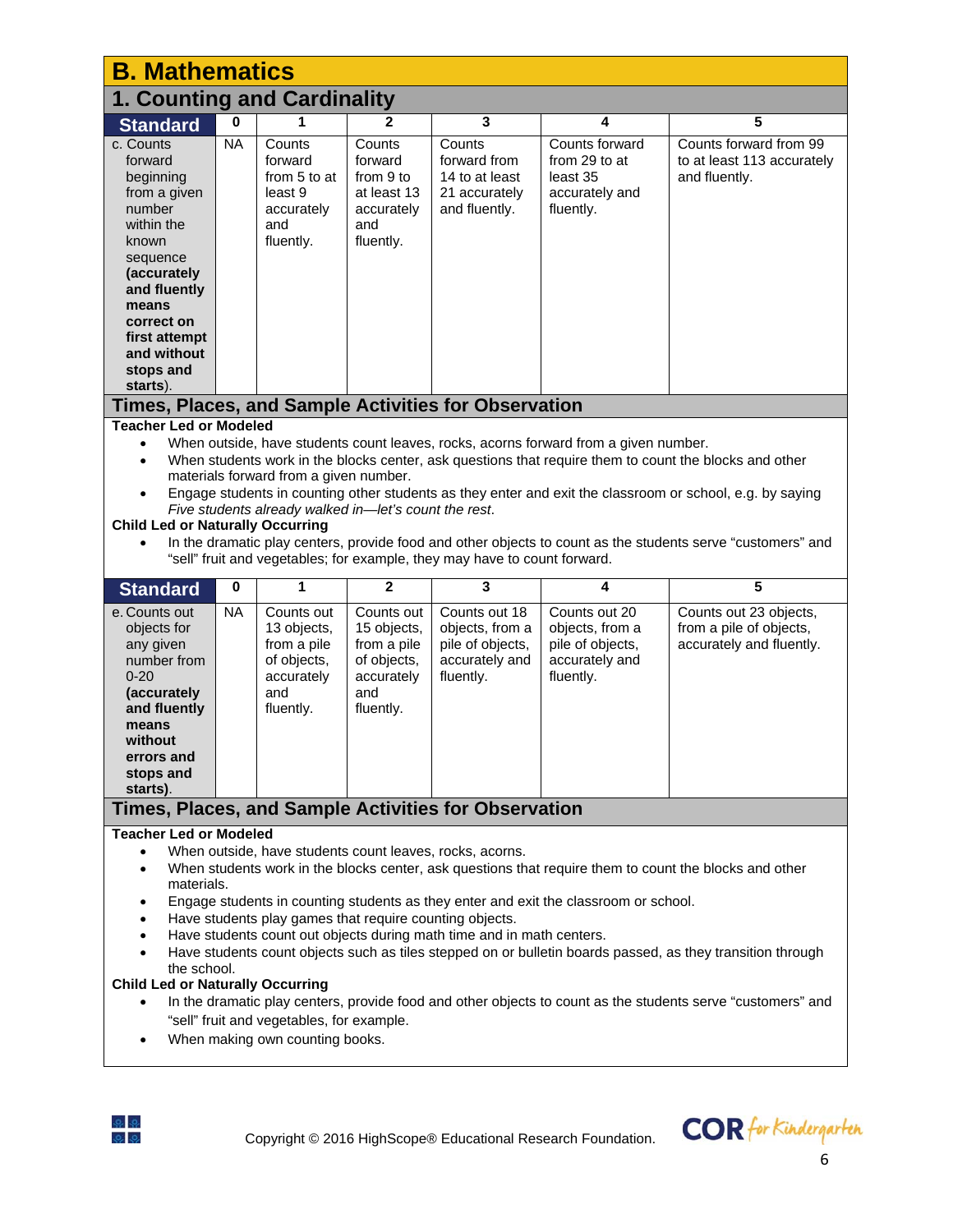| <b>Standard</b>                                                                                                                                                                                                                                                                                                                                                                                                                                                                                                                                                                                                                                                                                                                                                                                                                                                                                                                                                                                                                                                                    | 0         | 1                                                                                                                                                                                                        | $\mathbf{2}$                                                                                                                                                                                           | 3                                                                                                                                                                                                      | 4                                                                                                                                                                             | 5                                                                                                                                                                          |  |  |  |
|------------------------------------------------------------------------------------------------------------------------------------------------------------------------------------------------------------------------------------------------------------------------------------------------------------------------------------------------------------------------------------------------------------------------------------------------------------------------------------------------------------------------------------------------------------------------------------------------------------------------------------------------------------------------------------------------------------------------------------------------------------------------------------------------------------------------------------------------------------------------------------------------------------------------------------------------------------------------------------------------------------------------------------------------------------------------------------|-----------|----------------------------------------------------------------------------------------------------------------------------------------------------------------------------------------------------------|--------------------------------------------------------------------------------------------------------------------------------------------------------------------------------------------------------|--------------------------------------------------------------------------------------------------------------------------------------------------------------------------------------------------------|-------------------------------------------------------------------------------------------------------------------------------------------------------------------------------|----------------------------------------------------------------------------------------------------------------------------------------------------------------------------|--|--|--|
| f. Identifies<br>whether the<br>number of<br>objects in<br>one group is<br>greater than,<br>less than, or<br>equal to the<br>number of<br>objects in<br>another<br>group.                                                                                                                                                                                                                                                                                                                                                                                                                                                                                                                                                                                                                                                                                                                                                                                                                                                                                                          | <b>NA</b> | Counts and<br>compares<br>groups of<br>objects<br>(more than<br>5, but less<br>than 8 per<br>group) and<br>may use<br>one of the<br>terms<br>(equal,<br>greater<br>than, or<br>less than)<br>accurately. | Counts<br>and<br>compares<br>groups of<br>objects<br>(more than<br>5, but less<br>than 8 per<br>group) and<br>uses more<br>than one<br>of the<br>terms<br>(equal,<br>greater<br>than, or<br>less than) | Counts and<br>compares<br>groups of<br>objects (more<br>than 8, but<br>less than 12<br>per group)<br>uses the terms<br>(equal, greater<br>than, or less<br>than)<br>accurately<br>most of the<br>time. | Counts and<br>compares groups<br>of objects (more<br>than 8, but less<br>than 12 per<br>group) and uses<br>the terms (equal,<br>greater than, or<br>less than)<br>accurately. | Counts and compares<br>three groups of objects<br>(more than 8, but less<br>than 12 per group) and<br>uses the terms (equal,<br>greater than, or less than)<br>accurately. |  |  |  |
|                                                                                                                                                                                                                                                                                                                                                                                                                                                                                                                                                                                                                                                                                                                                                                                                                                                                                                                                                                                                                                                                                    |           |                                                                                                                                                                                                          | accurately.                                                                                                                                                                                            | Times, Places, and Sample Activities for Observation                                                                                                                                                   |                                                                                                                                                                               |                                                                                                                                                                            |  |  |  |
| <b>Teacher Led or Modeled</b>                                                                                                                                                                                                                                                                                                                                                                                                                                                                                                                                                                                                                                                                                                                                                                                                                                                                                                                                                                                                                                                      |           |                                                                                                                                                                                                          |                                                                                                                                                                                                        |                                                                                                                                                                                                        |                                                                                                                                                                               |                                                                                                                                                                            |  |  |  |
| When outside, have students sort and count leaves, rocks, acorns, and determine which is greater than,<br>$\bullet$<br>less than, or equal to.<br>When students work in the blocks center, ask questions that require them to sort and count the blocks and<br>$\bullet$<br>other materials, and have them compare the groups of objects<br>Engage students in counting other students as they enter and exit the classroom or school.<br>$\bullet$<br>Have students play games that require sorting and counting objects to compare groups of objects.<br>$\bullet$<br>Have students count out objects during math time and in math centers.<br>$\bullet$<br>Have students count objects such as tiles stepped on or bulletin boards passed, as they transition through<br>$\bullet$<br>the school, and then compare the group of objects.<br><b>Child Led or Naturally Occurring</b><br>In the dramatic play centers, provide food and other objects to sort, count, and compare as the students<br>$\bullet$<br>serve "customers" and "sell" fruit and vegetables, for example. |           |                                                                                                                                                                                                          |                                                                                                                                                                                                        |                                                                                                                                                                                                        |                                                                                                                                                                               |                                                                                                                                                                            |  |  |  |
| <b>Standard</b>                                                                                                                                                                                                                                                                                                                                                                                                                                                                                                                                                                                                                                                                                                                                                                                                                                                                                                                                                                                                                                                                    | 0         | 1                                                                                                                                                                                                        | $\mathbf{2}$                                                                                                                                                                                           | $\mathbf{3}$                                                                                                                                                                                           | 4                                                                                                                                                                             | $\overline{\mathbf{5}}$                                                                                                                                                    |  |  |  |
| g. Compares<br>two numbers<br>between<br>$1 - 10,$<br>presented as<br>written<br>numerals.                                                                                                                                                                                                                                                                                                                                                                                                                                                                                                                                                                                                                                                                                                                                                                                                                                                                                                                                                                                         | <b>NA</b> | Recognizes<br>all written<br>numerals<br>$1 - 10.$                                                                                                                                                       | Accurately<br>compares<br>the written<br>numerals<br>$1 - 10$ if<br>there is at<br>least a<br>difference<br>of 8<br>between<br>the two<br>numerals,<br>such as 2<br>and 10.                            | Accurately<br>compares the<br>written<br>numerals<br>1-10 if there is<br>at least a<br>difference of 4<br>between the<br>two numerals.<br>such as 1 and<br>5.                                          | Accurately<br>compares the<br>written numerals<br>1-10 if there is at<br>least a difference<br>of 2 between the<br>two numerals,<br>such as 4 and 6.                          | Accurately compares the<br>written numerals 1-19.                                                                                                                          |  |  |  |
|                                                                                                                                                                                                                                                                                                                                                                                                                                                                                                                                                                                                                                                                                                                                                                                                                                                                                                                                                                                                                                                                                    |           |                                                                                                                                                                                                          |                                                                                                                                                                                                        | Times, Places, and Sample Activities for Observation                                                                                                                                                   |                                                                                                                                                                               |                                                                                                                                                                            |  |  |  |
| <b>Teacher Led or Modeled</b><br>Provide opportunities to match numerals to sets.<br>$\bullet$<br>Identify written numerals 0-10 on number lines, with flashcard games, etc.<br>٠<br>Have students go on a "numeral hunt," recognizing and saying all the numerals they find.<br>Write numerals to 10.<br>Compare numerals to 10 on number lines.<br>Compare numerals to 10 using $>$ , $\lt$ , and $=$ cards or marks.<br><b>Child Led or Naturally Occurring</b><br>When in the math center<br>When reading, page numbers                                                                                                                                                                                                                                                                                                                                                                                                                                                                                                                                                        |           |                                                                                                                                                                                                          |                                                                                                                                                                                                        |                                                                                                                                                                                                        |                                                                                                                                                                               |                                                                                                                                                                            |  |  |  |



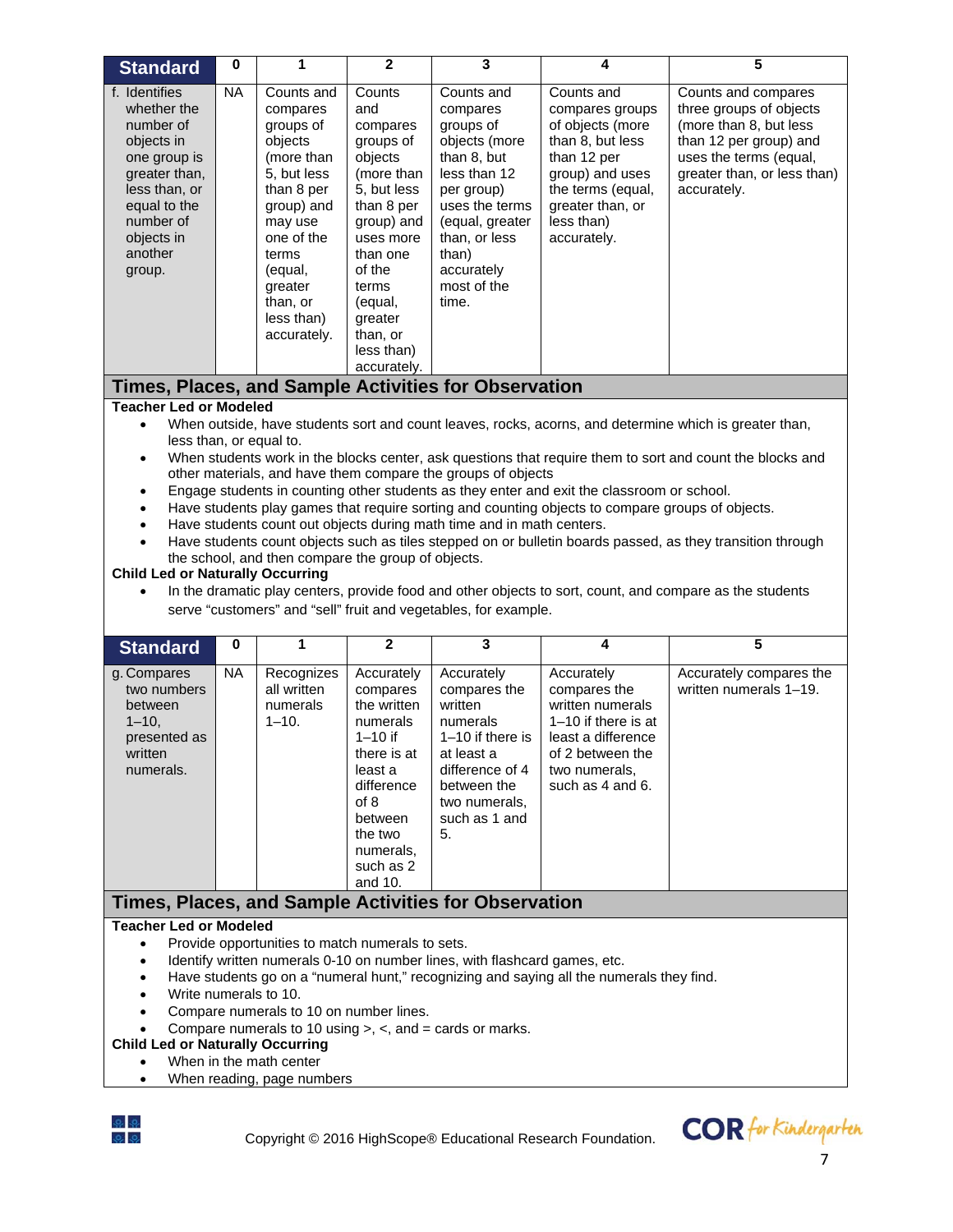| 2. Operations                                                                                                                                                                                                                                                                                                                                                                                                                              |           |                                                                                                                                                                                                  |                                                                                                                                                                                                                                                 |                                                                                                                                                                                                     |                                                                                                                                                                                       |                                                                                                                                                                   |  |  |  |  |  |
|--------------------------------------------------------------------------------------------------------------------------------------------------------------------------------------------------------------------------------------------------------------------------------------------------------------------------------------------------------------------------------------------------------------------------------------------|-----------|--------------------------------------------------------------------------------------------------------------------------------------------------------------------------------------------------|-------------------------------------------------------------------------------------------------------------------------------------------------------------------------------------------------------------------------------------------------|-----------------------------------------------------------------------------------------------------------------------------------------------------------------------------------------------------|---------------------------------------------------------------------------------------------------------------------------------------------------------------------------------------|-------------------------------------------------------------------------------------------------------------------------------------------------------------------|--|--|--|--|--|
| <b>Standard</b>                                                                                                                                                                                                                                                                                                                                                                                                                            | 0         | 1                                                                                                                                                                                                | 2                                                                                                                                                                                                                                               | 3                                                                                                                                                                                                   | 4                                                                                                                                                                                     | 5                                                                                                                                                                 |  |  |  |  |  |
| b. Solves<br>addition<br>word<br>problems<br>(within 10)<br>by using<br>objects or<br>drawings<br>to<br>represent<br>the<br>problem.                                                                                                                                                                                                                                                                                                       | <b>NA</b> | Solves addition<br>problems up to<br>5 with objects.                                                                                                                                             | Solves addition<br>problems up to 6<br>without objects.                                                                                                                                                                                         | Solves addition<br>problems up to<br>8 with objects.                                                                                                                                                | Solves addition<br>problems up to 10<br>with objects.                                                                                                                                 | Solves addition<br>problems up to 10<br>without objects.                                                                                                          |  |  |  |  |  |
| Times, Places, and Sample Activities for Observation                                                                                                                                                                                                                                                                                                                                                                                       |           |                                                                                                                                                                                                  |                                                                                                                                                                                                                                                 |                                                                                                                                                                                                     |                                                                                                                                                                                       |                                                                                                                                                                   |  |  |  |  |  |
| <b>Teacher Led or Modeled</b><br>Play games where children have to answer "how many in all."<br>When outside, have children find two leaves and then three leaves and answer "how many in all."<br>Play dice or domino games.<br><b>Child Led or Naturally Occurring</b><br>Many children may count and add during snack if they have small items to eat.<br>Math centers where children put things together to create sets of 2, 3, 4, 5. |           |                                                                                                                                                                                                  |                                                                                                                                                                                                                                                 |                                                                                                                                                                                                     |                                                                                                                                                                                       |                                                                                                                                                                   |  |  |  |  |  |
| <b>Standard</b>                                                                                                                                                                                                                                                                                                                                                                                                                            | 0         | 1                                                                                                                                                                                                |                                                                                                                                                                                                                                                 | 3                                                                                                                                                                                                   | 4                                                                                                                                                                                     | 5                                                                                                                                                                 |  |  |  |  |  |
| c. Solves<br>subtraction<br>word<br>problems<br>(within 10)<br>by using<br>objects or<br>drawings<br>to<br>represent<br>the<br>problem.                                                                                                                                                                                                                                                                                                    | <b>NA</b> | Solves<br>subtraction<br>problems up to<br>5 with objects.                                                                                                                                       | Solves<br>subtraction<br>problems up to 6<br>without objects.                                                                                                                                                                                   | Solves<br>subtraction<br>problems up to<br>8 with objects.                                                                                                                                          | Solves<br>subtraction<br>problems up to 10<br>with objects.                                                                                                                           | Solves subtraction<br>problems up to 10<br>without objects.                                                                                                       |  |  |  |  |  |
|                                                                                                                                                                                                                                                                                                                                                                                                                                            |           |                                                                                                                                                                                                  | Times, Places, and Sample Activities for Observation                                                                                                                                                                                            |                                                                                                                                                                                                     |                                                                                                                                                                                       |                                                                                                                                                                   |  |  |  |  |  |
| <b>Teacher Led or Modeled</b><br><b>Child Led or Naturally Occurring</b>                                                                                                                                                                                                                                                                                                                                                                   |           |                                                                                                                                                                                                  | Play games where children have to answer "how many are left."<br>Math centers where children take things apart to create smaller sets of 1, 2, 3, 4.<br>Many children may check how many are left during snack if they have small items to eat. |                                                                                                                                                                                                     |                                                                                                                                                                                       | When outside, have children find five leaves and then through three leaves back and answer "how many are left."                                                   |  |  |  |  |  |
| <b>Standard</b>                                                                                                                                                                                                                                                                                                                                                                                                                            | 0         | 1                                                                                                                                                                                                | $\mathbf{2}$                                                                                                                                                                                                                                    | 3                                                                                                                                                                                                   | 4                                                                                                                                                                                     | 5                                                                                                                                                                 |  |  |  |  |  |
| d. Finds the<br>number that<br>makes 10<br>when added<br>to the given<br>number and<br>records the<br>answer with<br>a drawing<br>or equation<br>for any<br>number<br>from 1 to 9.                                                                                                                                                                                                                                                         | <b>NA</b> | Finds the<br>number that<br>makes 4 when<br>added to the<br>given number<br>and records<br>the answer<br>with a drawing<br>or equation for<br>any number<br>from 1 to 3,<br>most of the<br>time. | Finds the<br>number that<br>makes 6 when<br>added to the<br>given number<br>and records the<br>answer with a<br>drawing or<br>equation for<br>any number<br>from 1 to 5,<br>most of the<br>time.                                                | Finds the<br>number that<br>makes 8 when<br>added to the<br>given number<br>and records<br>the answer<br>with a drawing<br>or equation for<br>any number<br>from 1 to $7$ ,<br>most of the<br>time. | Finds the number<br>that makes 10<br>when added to the<br>given number and<br>records the answer<br>with a drawing or<br>equation for any<br>number from 1 to<br>9, most of the time. | Finds the number<br>that makes 19 when<br>added to the given<br>number and records<br>the answer with a<br>drawing or equation<br>for any number from<br>1 to 18. |  |  |  |  |  |



 $\mathbb{R}$   $\mathbb{R}$   $\mathbb{R}$  for Kindergarten Copyright © 2016 HighScope® Educational Research Foundation.  $\mathbb{C}OR$  for Kindergarten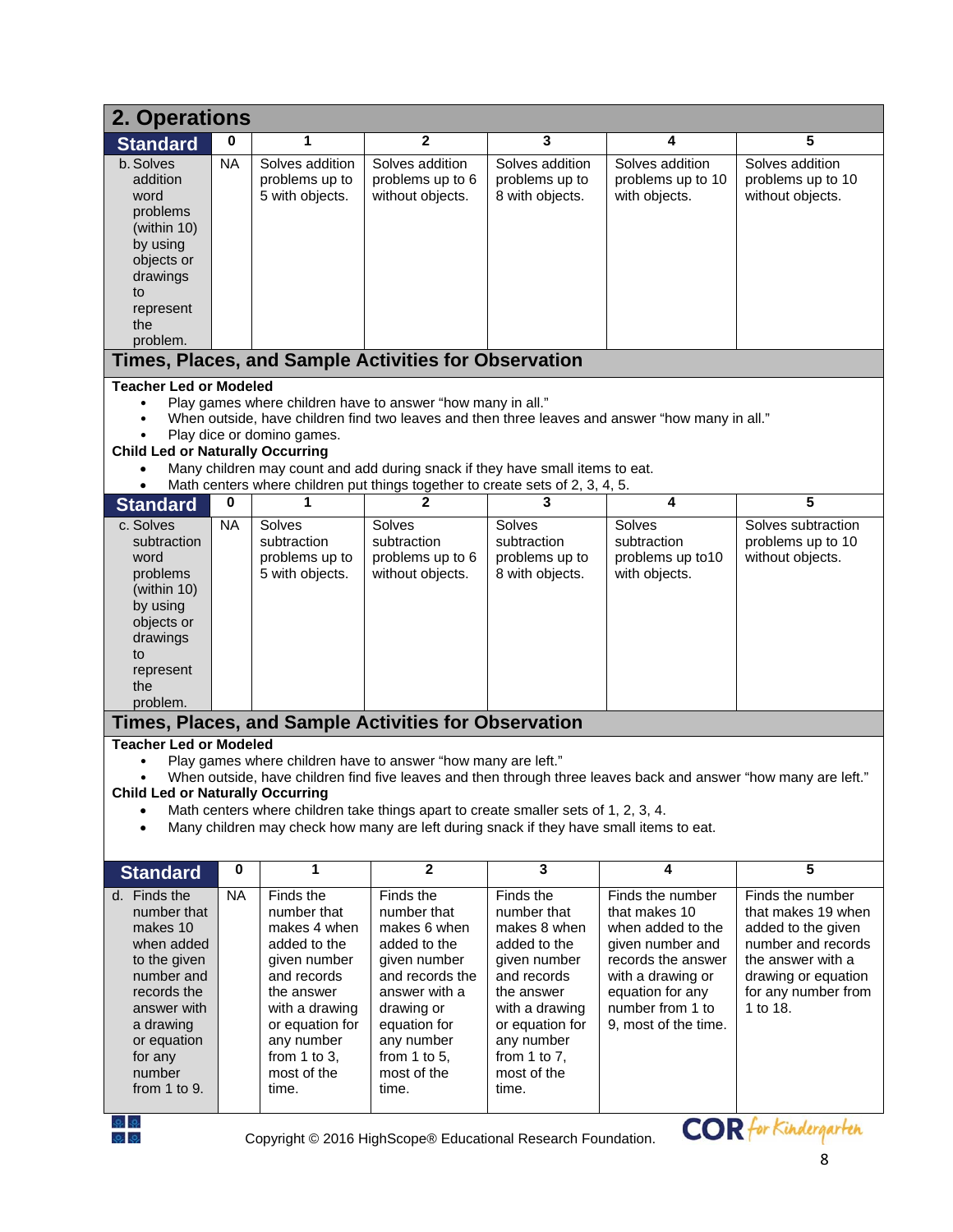### **Times, Places, and Sample Activities for Observation**

#### **Teacher Led or Modeled**

- Play games where children roll one dice and then determine how many more it takes to get to 10.
	- When outside, have children find 1-9 leaves and then determine how many more it takes to get to 10.
- During snack, give children 1-9 crackers, etc. and ask how many more it takes to get to 10.

#### **Child Led or Naturally Occurring**

Math centers

| <b>Standard</b>                                                                                                                                 | 0         |                                                             |                                                             | 3                                                        | 4                                                     | 5                                                      |
|-------------------------------------------------------------------------------------------------------------------------------------------------|-----------|-------------------------------------------------------------|-------------------------------------------------------------|----------------------------------------------------------|-------------------------------------------------------|--------------------------------------------------------|
| <b>Fluently</b><br>f.<br>adds and<br>subtracts<br>equations<br>within 5<br>(fluently<br>means<br>without<br>errors and<br>stops and<br>starts). | <b>NA</b> | Fluently<br>adds and<br>subtracts<br>equations<br>within 2. | Fluently<br>adds and<br>subtracts<br>equations<br>within 3. | Fluently adds<br>and subtracts<br>equations<br>within 4. | Fluently adds and<br>subtracts<br>equations within 5. | Fluently adds and<br>subtracts equations<br>within 10. |
|                                                                                                                                                 |           |                                                             |                                                             | Times, Places, and Sample Activities for Observation     |                                                       |                                                        |

#### **Teacher Led or Modeled**

- Play games where children have to answer simple equations quickly.
- Have children throw a pair of dice and add both pair quickly.
- Have children throw a pair of dice and subtract the smaller number from the larger number quickly.

#### **Child Led or Naturally Occurring**

- Math centers with equation flashcards
- When children play math games online

# **C. Physical Development and Health**

### **1. Health**

| <b>Standard</b>                                                                                           | 0         |                                                                          | 2                                                                    | 3                                                                                              |                                                                                             | 5                                                                                                                                                          |
|-----------------------------------------------------------------------------------------------------------|-----------|--------------------------------------------------------------------------|----------------------------------------------------------------------|------------------------------------------------------------------------------------------------|---------------------------------------------------------------------------------------------|------------------------------------------------------------------------------------------------------------------------------------------------------------|
| a. Knows and<br>follows<br>established<br>safety rules<br>such as<br>avoiding<br>dangerous<br>activities. | <b>NA</b> | <b>Follows</b><br>established<br>safety rules with<br>some<br>reminders. | <b>Follows</b><br>established<br>safety rules with<br>few reminders. | Follows<br>established<br>safety rules and<br>explains the<br>reason for at<br>least one rule. | Follows<br>established<br>safety rules and<br>explains the<br>reasons for<br>several rules. | Appropriately<br>helps others<br>follow<br>established<br>safety rules by<br>demonstrating<br>the rule and<br>explaining the<br>reason behind<br>the rule. |
|                                                                                                           |           |                                                                          | Times, Places, and Sample Activities for Observation                 |                                                                                                |                                                                                             |                                                                                                                                                            |

#### **Teacher Led or Modeled**

- Show students how to move around the school safely and then watch to see if they do.
- Show students how to handle school equipment and tools safely and then watch to see if they do.

## **Child Led or Naturally Occurring**

- When outside playing on equipment
- On field trips
- When sharing materials such as scissors and hole punchers

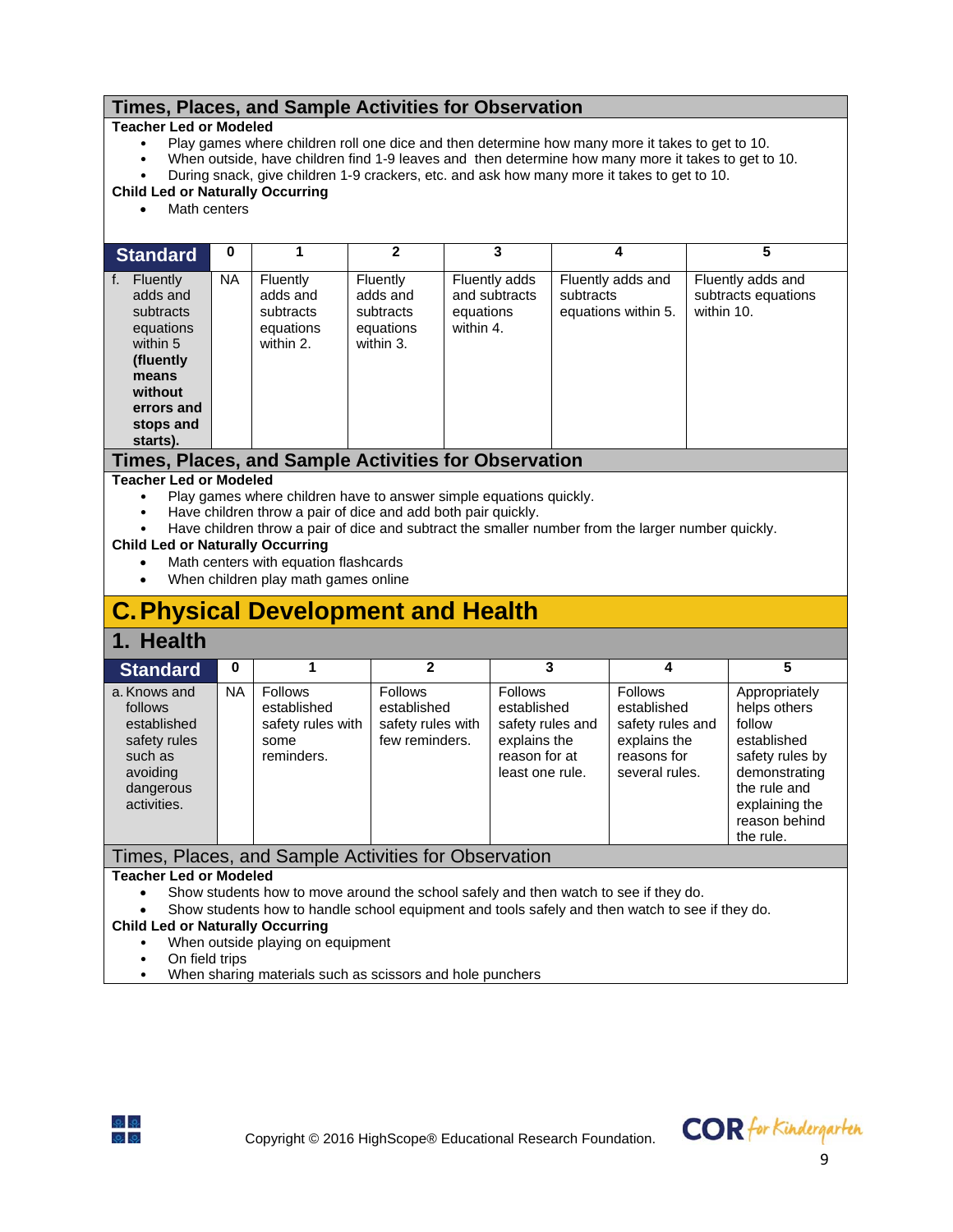| <b>Standard</b>                                                                                                                                                                                                                                                                                                                                                                                    | 0           | 1                                                                                                                                                                                                                                                                                                              | $\mathbf{2}$                                                          | 3                                                                                                                                                                                  | 4                                                                                                                                                                | 5                                                                                                                                                                                                   |  |  |  |
|----------------------------------------------------------------------------------------------------------------------------------------------------------------------------------------------------------------------------------------------------------------------------------------------------------------------------------------------------------------------------------------------------|-------------|----------------------------------------------------------------------------------------------------------------------------------------------------------------------------------------------------------------------------------------------------------------------------------------------------------------|-----------------------------------------------------------------------|------------------------------------------------------------------------------------------------------------------------------------------------------------------------------------|------------------------------------------------------------------------------------------------------------------------------------------------------------------|-----------------------------------------------------------------------------------------------------------------------------------------------------------------------------------------------------|--|--|--|
| b. Knows and<br>performs<br>wellness<br>behaviors<br>such as<br>washing<br>hands and<br>covering<br>when<br>sneezing<br>and<br>coughing.                                                                                                                                                                                                                                                           | <b>NA</b>   | Demonstrates<br>wellness<br>behaviors with<br>some reminders.                                                                                                                                                                                                                                                  | Demonstrates<br>wellness<br>behaviors with<br>few reminders.          | Demonstrates<br>wellness<br>behaviors and<br>explains the<br>reason for at<br>least one<br>wellness<br>behavior.                                                                   | Demonstrates<br>wellness<br>behaviors and<br>explains the<br>reasons for<br>most of the<br>wellness<br>behaviors.                                                | Appropriately<br>helps others<br>follow<br>established<br>wellness<br>behaviors by<br>demonstrating<br>the wellness<br>behavior and<br>explaining the<br>reason behind<br>the wellness<br>behavior. |  |  |  |
|                                                                                                                                                                                                                                                                                                                                                                                                    |             | Times, Places, and Sample Activities for Observation                                                                                                                                                                                                                                                           |                                                                       |                                                                                                                                                                                    |                                                                                                                                                                  |                                                                                                                                                                                                     |  |  |  |
| <b>Teacher Led or Modeled</b><br>Show students how and when to wash hands and then watch to see if they do.<br>$\bullet$<br>Show students how cover when sneezing and coughing and then watch to see if they do.<br><b>Child Led or Naturally Occurring</b><br>Snack or lunch time<br>$\bullet$<br>After bathroom use<br>After painting, gardening, recesses<br>When not feeling well<br>$\bullet$ |             |                                                                                                                                                                                                                                                                                                                |                                                                       |                                                                                                                                                                                    |                                                                                                                                                                  |                                                                                                                                                                                                     |  |  |  |
| 2. Motor Development                                                                                                                                                                                                                                                                                                                                                                               |             |                                                                                                                                                                                                                                                                                                                |                                                                       |                                                                                                                                                                                    |                                                                                                                                                                  |                                                                                                                                                                                                     |  |  |  |
| <b>Standard</b>                                                                                                                                                                                                                                                                                                                                                                                    | $\mathbf 0$ | 1                                                                                                                                                                                                                                                                                                              | $\mathbf{2}$                                                          | 3                                                                                                                                                                                  | 4                                                                                                                                                                | 5                                                                                                                                                                                                   |  |  |  |
| a. Develops<br>fine-motor<br>skills such<br>as using a<br>pencil to<br>copy<br>shapes or<br>letters and<br>using<br>scissors to<br>cut paper.                                                                                                                                                                                                                                                      | <b>NA</b>   | Demonstrates<br>adequate fine-<br>motor skills with<br>some reminders.                                                                                                                                                                                                                                         | Demonstrates<br>adequate fine-<br>motor skills with<br>few reminders. | Demonstrates<br>increasing fine-<br>motor skills, at<br>least half of the<br>letters are<br>legible and size<br>appropriate,<br>and cuts on<br>lines at least<br>half of the time. | Demonstrates<br>increasing fine-<br>motor skills,<br>most of the<br>letters are<br>legible and size<br>appropriate,<br>and cuts on<br>lines most of<br>the time. | Demonstrates<br>increasing<br>fine-motor<br>skills by<br>fluently writing<br>legible and<br>size<br>appropriate<br>letters and by<br>cutting<br>intricate<br>shapes with<br>little help.            |  |  |  |
|                                                                                                                                                                                                                                                                                                                                                                                                    |             | Times, Places, and Sample Activities for Observation                                                                                                                                                                                                                                                           |                                                                       |                                                                                                                                                                                    |                                                                                                                                                                  |                                                                                                                                                                                                     |  |  |  |
| <b>Teacher Led or Modeled</b><br>$\bullet$<br>feathers in hands.<br><b>Child Led or Naturally Occurring</b>                                                                                                                                                                                                                                                                                        |             | Use brain breaks that involve fine motor movement such as pinching, painting with cotton swabs, balancing<br>Play Simon Says targeting fine motor movements.<br>Play finger plays or sing songs that require finger movements.<br>Show students how to hold a pencil and write with it, then see what they do. |                                                                       |                                                                                                                                                                                    |                                                                                                                                                                  |                                                                                                                                                                                                     |  |  |  |

- Where students participate in activities like art or the cafeteria that utilize small muscles.
- When singing songs and playing rhythmic activities

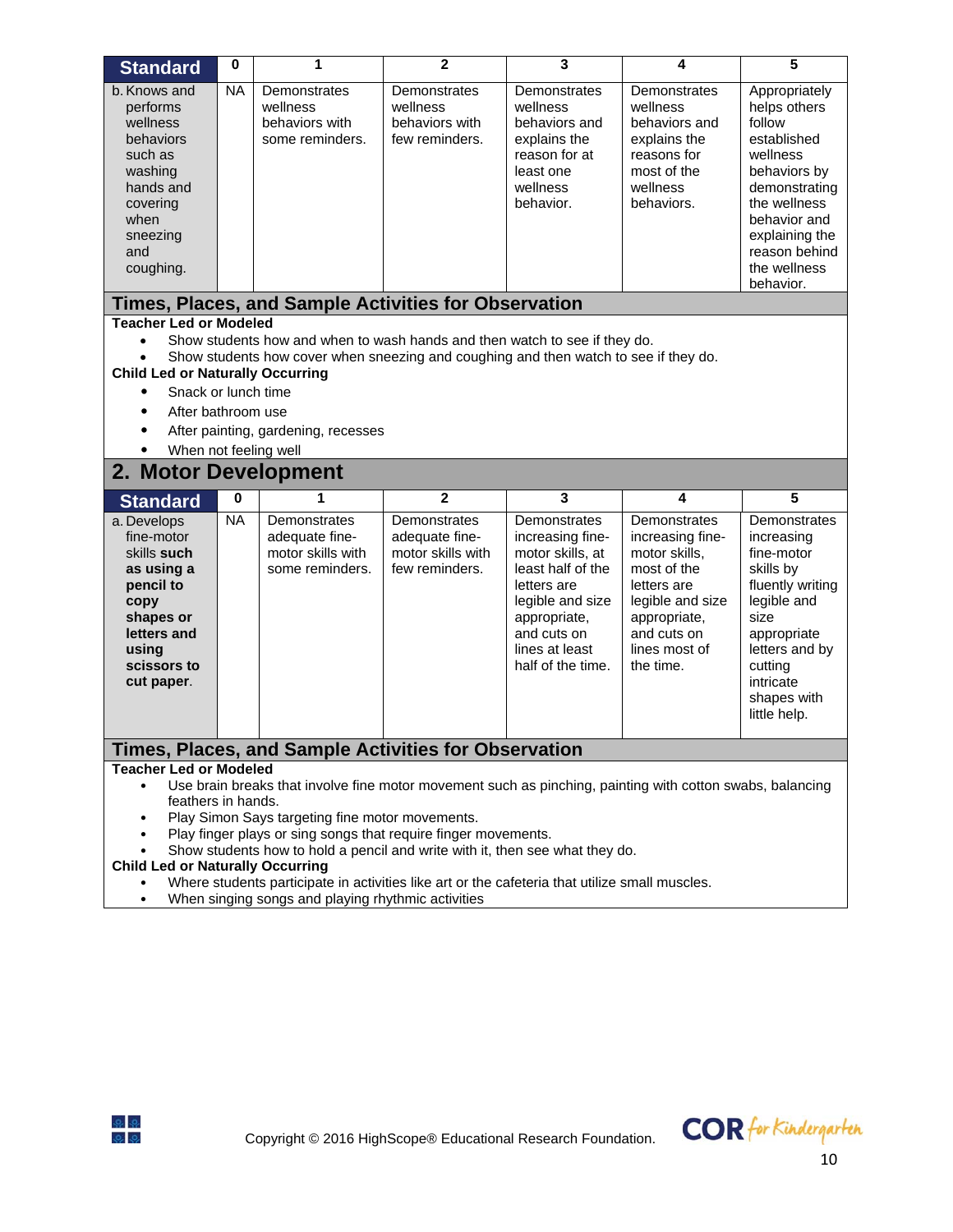| <b>Standard</b>                                                                              | $\bf{0}$  |           | 1                                       | $\mathbf{2}$                                                                                                      | 3                                                                                                | 4                 | 5                    |  |  |  |
|----------------------------------------------------------------------------------------------|-----------|-----------|-----------------------------------------|-------------------------------------------------------------------------------------------------------------------|--------------------------------------------------------------------------------------------------|-------------------|----------------------|--|--|--|
| b. Develops                                                                                  | <b>NA</b> |           | Demonstrates                            | Demonstrates                                                                                                      | Demonstrates                                                                                     | Demonstrates      | Demonstrates         |  |  |  |
| gross motor                                                                                  |           |           | adequate                                | adequate                                                                                                          | increasing gross-                                                                                | increasing        | increasing gross-    |  |  |  |
| skills such                                                                                  |           |           | gross-motor                             | gross-motor                                                                                                       | motor skills,                                                                                    | gross-motor       | motor skills by      |  |  |  |
| as moving                                                                                    |           |           | skills with                             | skills with few                                                                                                   | moves safely                                                                                     | skills, moves     | skillfully moving    |  |  |  |
| around the                                                                                   |           | some      |                                         | reminders.                                                                                                        | around the room,                                                                                 | safely around     | around the room      |  |  |  |
| room safely                                                                                  |           |           | reminders.                              |                                                                                                                   | and can skip,                                                                                    | the room, and     | and avoiding all     |  |  |  |
| and                                                                                          |           |           |                                         |                                                                                                                   | hop, and jump                                                                                    | can skip, hop,    | obstacles and        |  |  |  |
| skipping,                                                                                    |           |           |                                         |                                                                                                                   | most of the time.                                                                                | and jump.         | skillfully skipping, |  |  |  |
| hopping,                                                                                     |           |           |                                         |                                                                                                                   |                                                                                                  |                   | hopping, and         |  |  |  |
| and                                                                                          |           |           |                                         |                                                                                                                   |                                                                                                  |                   | jumping, such as     |  |  |  |
| jumping.                                                                                     |           |           |                                         |                                                                                                                   |                                                                                                  |                   | playing hopscotch.   |  |  |  |
| <b>Times, Places, and Sample Activities for Observation</b><br><b>Teacher Led or Modeled</b> |           |           |                                         |                                                                                                                   |                                                                                                  |                   |                      |  |  |  |
|                                                                                              |           |           | Use brain breaks that involve movement. |                                                                                                                   |                                                                                                  |                   |                      |  |  |  |
| ٠                                                                                            |           |           |                                         | Play Simon Says targeting gross motor movements.                                                                  |                                                                                                  |                   |                      |  |  |  |
| $\bullet$                                                                                    |           |           |                                         | Play follow-the-leader in transitions around classroom/school.                                                    |                                                                                                  |                   |                      |  |  |  |
|                                                                                              |           |           |                                         |                                                                                                                   | Have students move around in different ways (e.g., run, skip, hop, bear walk, alligator crawl).  |                   |                      |  |  |  |
| <b>Child Led or Naturally Occurring</b>                                                      |           |           |                                         |                                                                                                                   |                                                                                                  |                   |                      |  |  |  |
| $\bullet$                                                                                    |           |           |                                         |                                                                                                                   | Where students participate in activities like playground and the gym that utilize large muscles. |                   |                      |  |  |  |
| $\bullet$                                                                                    |           |           |                                         |                                                                                                                   | Observe during P.E. class or partner with P.E. teacher in gathering this information.            |                   |                      |  |  |  |
| $\bullet$                                                                                    |           |           |                                         | When singing songs and playing rhythmic activities.                                                               |                                                                                                  |                   |                      |  |  |  |
| <b>D. Approaches to Learning</b>                                                             |           |           |                                         |                                                                                                                   |                                                                                                  |                   |                      |  |  |  |
| 1. Initiative and Curiosity                                                                  |           |           |                                         |                                                                                                                   |                                                                                                  |                   |                      |  |  |  |
| <b>Standard</b>                                                                              |           | 0         |                                         | $\mathbf{2}$                                                                                                      | 3                                                                                                | 4                 | 5                    |  |  |  |
| a. Chooses to                                                                                |           | <b>NA</b> | Participates                            | Participates in                                                                                                   | Participates in a                                                                                | Participates in a | Participates in a    |  |  |  |
| participate in a                                                                             |           |           | in a new and                            | a few new and                                                                                                     | variety of new                                                                                   | variety of new    | variety of new       |  |  |  |
| variety of new                                                                               |           |           | appropriately                           | appropriately                                                                                                     | and                                                                                              | and               | and                  |  |  |  |
| and                                                                                          |           |           | challenging                             | challenging                                                                                                       | appropriately                                                                                    | appropriately     | appropriately        |  |  |  |
| appropriately                                                                                |           |           | activity with                           | activities with                                                                                                   | challenging                                                                                      | challenging       | challenging          |  |  |  |
| challenging                                                                                  |           |           | teacher                                 | teacher                                                                                                           | activities with                                                                                  | activities with   | activities           |  |  |  |
| activities.                                                                                  |           |           | support                                 | support.                                                                                                          | some                                                                                             | minimal           | independently.       |  |  |  |
|                                                                                              |           |           | during the                              |                                                                                                                   | encouragement.                                                                                   | encouragement.    |                      |  |  |  |
|                                                                                              |           |           | activity.                               |                                                                                                                   |                                                                                                  |                   |                      |  |  |  |
| <b>Teacher Led or Modeled</b>                                                                |           |           |                                         | Times, Places, and Sample Activities for Observation                                                              |                                                                                                  |                   |                      |  |  |  |
|                                                                                              |           |           |                                         |                                                                                                                   |                                                                                                  |                   |                      |  |  |  |
| $\bullet$                                                                                    |           |           |                                         | Model how to decide what to do during choice time.<br>Have students complete increasingly complex games or tasks. |                                                                                                  |                   |                      |  |  |  |
|                                                                                              |           |           |                                         | Allow children to choose activities at least once a day.                                                          |                                                                                                  |                   |                      |  |  |  |
|                                                                                              |           |           |                                         |                                                                                                                   |                                                                                                  |                   |                      |  |  |  |
|                                                                                              |           |           |                                         | Show children how you decide if an activity is too easy or too hard.                                              |                                                                                                  |                   |                      |  |  |  |
| <b>Child Led or Naturally Occurring</b><br>During choice time                                |           |           |                                         |                                                                                                                   |                                                                                                  |                   |                      |  |  |  |
| During recess                                                                                |           |           |                                         |                                                                                                                   |                                                                                                  |                   |                      |  |  |  |
| During gym                                                                                   |           |           |                                         |                                                                                                                   |                                                                                                  |                   |                      |  |  |  |
|                                                                                              |           |           |                                         |                                                                                                                   |                                                                                                  |                   |                      |  |  |  |
| 2. Engagement and Persistence                                                                |           |           |                                         |                                                                                                                   |                                                                                                  |                   |                      |  |  |  |
| <b>Standard</b>                                                                              |           | 0         |                                         | 2                                                                                                                 | 3                                                                                                | 4                 | 5                    |  |  |  |
| a. Self-regulates                                                                            |           | <b>NA</b> | Persists at                             | Persists at                                                                                                       | Self-regulates                                                                                   | Self-regulates    | Self-regulates       |  |  |  |
| to persist at                                                                                |           |           | assigned                                | assigned tasks                                                                                                    | and persists at                                                                                  | and persists at   | and persists at      |  |  |  |
| challenging                                                                                  |           |           | tasks                                   | independently                                                                                                     | challenging                                                                                      | challenging       | challenging          |  |  |  |
| assigned tasks                                                                               |           |           | independentl                            | until                                                                                                             | assigned tasks                                                                                   | assigned tasks    | assigned tasks       |  |  |  |
| until                                                                                        |           |           | y until                                 | completion.                                                                                                       | until completion,                                                                                | until completion, | independently.       |  |  |  |
| completion.                                                                                  |           |           | completion.                             | rarely                                                                                                            | with some                                                                                        | with minimal      |                      |  |  |  |
|                                                                                              |           |           | expressing                              | expressing                                                                                                        | encouragement.                                                                                   | encouragement.    |                      |  |  |  |
|                                                                                              |           |           | frustration at                          | frustration.                                                                                                      |                                                                                                  |                   |                      |  |  |  |
|                                                                                              |           |           | times.                                  |                                                                                                                   |                                                                                                  |                   |                      |  |  |  |
|                                                                                              |           |           |                                         |                                                                                                                   |                                                                                                  |                   |                      |  |  |  |



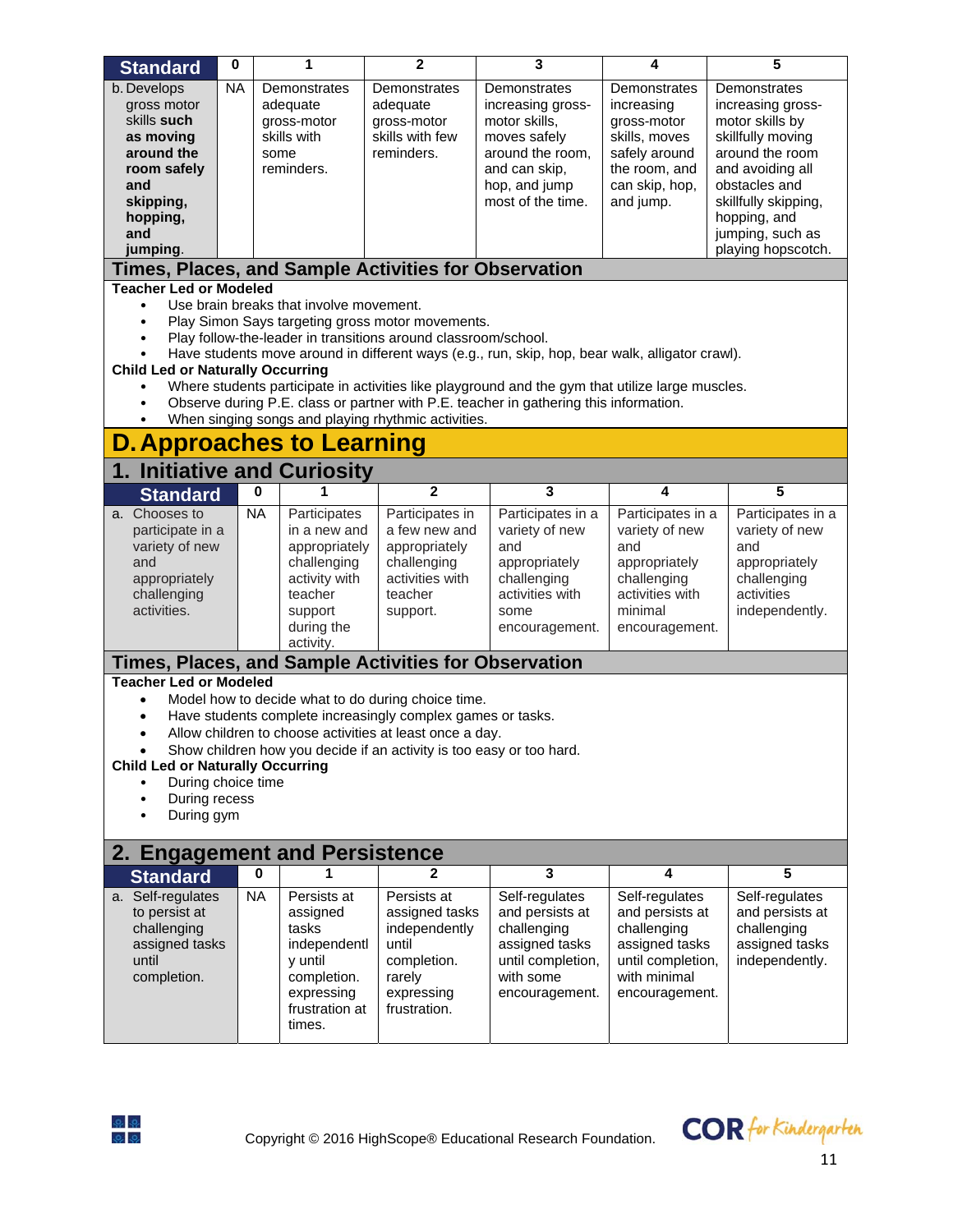### **Times, Places, and Sample Activities for Observation**

#### **Teacher Led or Modeled**

- Create projects for students to develop over a period of time (e.g., planting seeds, nurturing them, and watching them grow; feeding, watching, and charting gerbil behavior for a week).
- Have students complete increasingly complex games or tasks.
- Require students to complete problem-solving activities with peers.
- Ask questions that require multiple answers.

**Child Led or Naturally Occurring (tasks are assigned)** 

# **3. Reasoning and Problem Solving**

| J. Reasoning and Floblem Jorning                                                                                                                                                                                                                                                                                                                                                                                                                                                                                                                                                                                                                                                                                 |           |                                                                                                               |                                                                                                |                                                                                                                                                              |                                                                                                                                                                       |                                                                                                                                                                                                                     |  |  |
|------------------------------------------------------------------------------------------------------------------------------------------------------------------------------------------------------------------------------------------------------------------------------------------------------------------------------------------------------------------------------------------------------------------------------------------------------------------------------------------------------------------------------------------------------------------------------------------------------------------------------------------------------------------------------------------------------------------|-----------|---------------------------------------------------------------------------------------------------------------|------------------------------------------------------------------------------------------------|--------------------------------------------------------------------------------------------------------------------------------------------------------------|-----------------------------------------------------------------------------------------------------------------------------------------------------------------------|---------------------------------------------------------------------------------------------------------------------------------------------------------------------------------------------------------------------|--|--|
| <b>Standard</b>                                                                                                                                                                                                                                                                                                                                                                                                                                                                                                                                                                                                                                                                                                  | 0         |                                                                                                               | $\mathbf{2}$                                                                                   | $\overline{\mathbf{3}}$                                                                                                                                      | 4                                                                                                                                                                     | 5                                                                                                                                                                                                                   |  |  |
| a. Shows<br>flexibility in<br>seeking<br>solutions to<br>problems by<br>shifting<br>strategies<br>and/or<br>considering<br>strategies<br>suggested by<br>others to arrive<br>at a solution.                                                                                                                                                                                                                                                                                                                                                                                                                                                                                                                      | <b>NA</b> | <b>Shifts</b><br>strategies<br>when solving<br>problems by<br>trying at<br>least two<br>strategies on<br>own. | Shifts<br>strategies<br>when solving<br>problems by<br>trying several<br>strategies on<br>own. | Shifts strategies<br>when solving<br>problems by<br>trying several<br>strategies on<br>own and<br>considering a few<br>strategies<br>suggested by<br>others. | <b>Shifts</b><br>strategies<br>when solving<br>problems by<br>trying many<br>strategies on<br>own and<br>considering<br>many<br>strategies<br>suggested by<br>others. | Shifts strategies<br>when solving<br>problems by<br>trying as many<br>of their own<br>strategies and<br>strategies<br>suggested by<br>others as it<br>takes to arrive<br>at a personally<br>satisfying<br>solution. |  |  |
| Times, Places, and Sample Activities for Observation                                                                                                                                                                                                                                                                                                                                                                                                                                                                                                                                                                                                                                                             |           |                                                                                                               |                                                                                                |                                                                                                                                                              |                                                                                                                                                                       |                                                                                                                                                                                                                     |  |  |
| <b>Teacher Led or Modeled</b><br>Let students explore materials in the science/exploration center (magnets, bubbles, textures, seeds,<br>$\bullet$<br>footprints, etc.).<br>Let students explore at a sand/water table.<br>$\bullet$<br>Let students explore in the block center.<br>Let students explore outside, either on the playground or school grounds.<br>$\bullet$<br>Let students initiate self-directed activities in various centers and during different instructional periods.<br>Offer puzzles and strategy games that require strategic thinking.<br><b>Child Led or Naturally Occurring</b><br>During math<br>During science<br>When problem solving<br>During conflict resolution<br>$\bullet$ |           |                                                                                                               |                                                                                                |                                                                                                                                                              |                                                                                                                                                                       |                                                                                                                                                                                                                     |  |  |
| <b>Standard</b>                                                                                                                                                                                                                                                                                                                                                                                                                                                                                                                                                                                                                                                                                                  | 0         | 1                                                                                                             | $\overline{2}$                                                                                 | 3                                                                                                                                                            | 4                                                                                                                                                                     | 5                                                                                                                                                                                                                   |  |  |
| b. Reflects upon<br>arriving at a<br>solution(s) by<br>describing<br>strategies used<br>to solve a<br>problem and<br>telling whether                                                                                                                                                                                                                                                                                                                                                                                                                                                                                                                                                                             | <b>NA</b> | Describes one<br>strategy used<br>to solve a<br>problem<br>independently.                                     | <b>Describes</b><br>several<br>strategies used<br>to solve a<br>problem<br>independently.      | <b>Describes</b><br>several<br>strategies used<br>to solve a<br>problem and<br>tells whether at<br>least one<br>worked or not.                               | <b>Describes</b><br>several<br>strategies used<br>to solve a<br>problem and<br>tells whether<br>several worked<br>or not.                                             | Describes all of<br>the strategies<br>used to solve a<br>problem and<br>tells whether<br>each one<br>worked or not.                                                                                                 |  |  |

#### **Times, Places, and Sample Activities for Observation Teacher Led or Modeled**

they worked.

- During math, after children have spent time solving a problem in different ways.
- Allow opportunities for children to explain how they solved math problems, problems with materials, or problems with peers.
- Have small groups reflect on the activities they engaged in during choice time, focusing on problems and the way they were solved.
- Have students explain their thinking or tell why they chose a specific solution when engaged in activities that require strategic thinking.

#### **Child Led or Naturally Occurring**

- Right after problem solving activities
- After choice time, when a child solved a problem

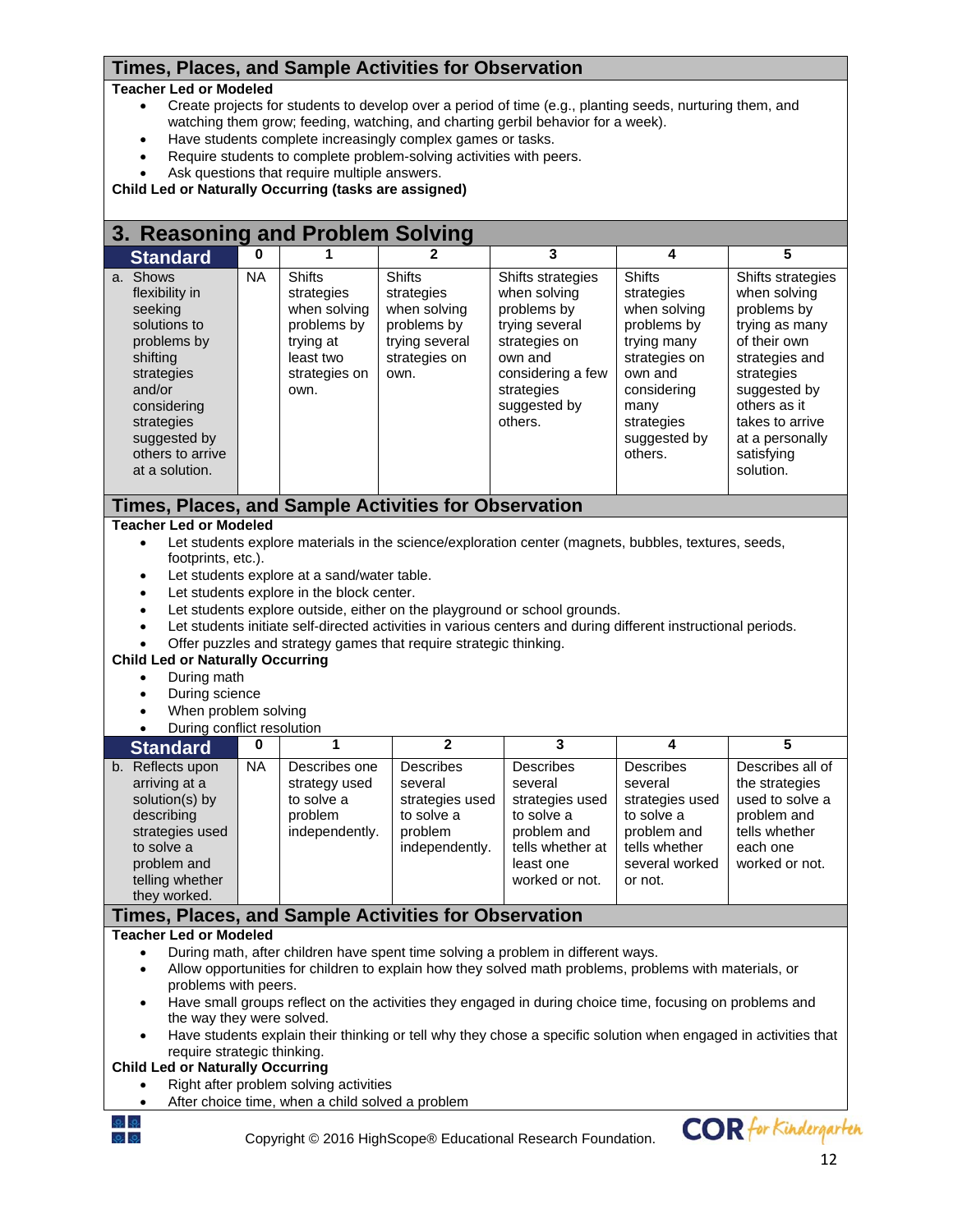| <b>E. Social and Emotional Development</b>                                                                                                                                                                                                                                                                                                                                                                                                                                                                                                                                                                                                                                                                                                                   |           |                                                                                                        |                                                                                                 |                                                                                                                                |                                                                                                                      |                                                                                                                                                                        |  |  |
|--------------------------------------------------------------------------------------------------------------------------------------------------------------------------------------------------------------------------------------------------------------------------------------------------------------------------------------------------------------------------------------------------------------------------------------------------------------------------------------------------------------------------------------------------------------------------------------------------------------------------------------------------------------------------------------------------------------------------------------------------------------|-----------|--------------------------------------------------------------------------------------------------------|-------------------------------------------------------------------------------------------------|--------------------------------------------------------------------------------------------------------------------------------|----------------------------------------------------------------------------------------------------------------------|------------------------------------------------------------------------------------------------------------------------------------------------------------------------|--|--|
| 1. Cooperation                                                                                                                                                                                                                                                                                                                                                                                                                                                                                                                                                                                                                                                                                                                                               |           |                                                                                                        |                                                                                                 |                                                                                                                                |                                                                                                                      |                                                                                                                                                                        |  |  |
| <b>Standard</b>                                                                                                                                                                                                                                                                                                                                                                                                                                                                                                                                                                                                                                                                                                                                              | 0         | 1                                                                                                      | $\mathbf{2}$                                                                                    | 3                                                                                                                              | 4                                                                                                                    | 5                                                                                                                                                                      |  |  |
| a. Knows and<br>follows<br>established<br>group<br>expectations.                                                                                                                                                                                                                                                                                                                                                                                                                                                                                                                                                                                                                                                                                             | <b>NA</b> | <b>Follows</b><br>established<br>group<br>expectation<br>s with some<br>reminders.                     | <b>Follows</b><br>established<br>group<br>expectations<br>with few<br>reminders.                | <b>Follows</b><br>established<br>group<br>expectations and<br>explains the<br>reason for at<br>least one group<br>expectation. | Follows established<br>group expectations<br>and explains the<br>reasons for several<br>group expectations.          | Appropriately<br>helps others<br>follow<br>established<br>group<br>expectations by<br>explaining the<br>expectations<br>and the reasons<br>behind the<br>expectations. |  |  |
|                                                                                                                                                                                                                                                                                                                                                                                                                                                                                                                                                                                                                                                                                                                                                              |           |                                                                                                        |                                                                                                 | Times, Places, and Sample Activities for Observation                                                                           |                                                                                                                      |                                                                                                                                                                        |  |  |
| <b>Teacher Led or Modeled</b><br>During conversations about books or topics of interest.<br>$\bullet$<br>While listening to someone read aloud or when viewing presentations.<br>$\bullet$<br>Have students participate in group games, allowing students to make up or modify rules.<br>$\bullet$<br>Provide opportunities for open-ended play on the playground.<br>$\bullet$<br>Observe or receive feedback from specials teachers.<br><b>Child Led or Naturally Occurring</b><br>While at recess, before or after school, and during lunch time.<br>Watch students in the dramatic play center when children are taking on various roles (e.g., teacher,<br>$\bullet$<br>veterinarian, sales clerk).<br>During transitions from one activity to another. |           |                                                                                                        |                                                                                                 |                                                                                                                                |                                                                                                                      |                                                                                                                                                                        |  |  |
| <b>Standard</b>                                                                                                                                                                                                                                                                                                                                                                                                                                                                                                                                                                                                                                                                                                                                              | 0         | 1                                                                                                      | $\mathbf{2}$                                                                                    | $\overline{\mathbf{3}}$                                                                                                        | 4                                                                                                                    | 5                                                                                                                                                                      |  |  |
| b. Cooperates<br>with others<br>as they work<br>together<br>toward a<br>shared goal.                                                                                                                                                                                                                                                                                                                                                                                                                                                                                                                                                                                                                                                                         | <b>NA</b> | Cooperates<br>with others<br>as they<br>work<br>toward a<br>shared<br>goal, with<br>some<br>reminders. | Cooperates<br>with others as<br>they work<br>toward a<br>shared goal,<br>with few<br>reminders. | Cooperates with<br>others as they<br>work toward a<br>shared goal and<br>explains at least<br>one way<br>cooperation<br>helps. | Cooperates with<br>others as they work<br>toward a shared<br>goal and explains<br>several ways<br>cooperation helps. | Appropriately<br>helps others<br>cooperate as<br>they work<br>toward a shared<br>goal by<br>explaining how<br>cooperation<br>helps.                                    |  |  |
| Times, Places, and Sample Activities for Observation                                                                                                                                                                                                                                                                                                                                                                                                                                                                                                                                                                                                                                                                                                         |           |                                                                                                        |                                                                                                 |                                                                                                                                |                                                                                                                      |                                                                                                                                                                        |  |  |
| <b>Teacher Led or Modeled</b><br>Have students work together during problem-solving activities.<br>$\bullet$<br>Have the class work together to get a job done.<br>$\bullet$<br>Create opportunities for small groups of students to work together to complete a task.<br>$\bullet$                                                                                                                                                                                                                                                                                                                                                                                                                                                                          |           |                                                                                                        |                                                                                                 |                                                                                                                                |                                                                                                                      |                                                                                                                                                                        |  |  |

#### **Child Led or Naturally Occurring**

- When some students want others to go along with their plan.
- Watch for students helping other students complete difficult tasks or assist in cleaning up or getting ready to go.